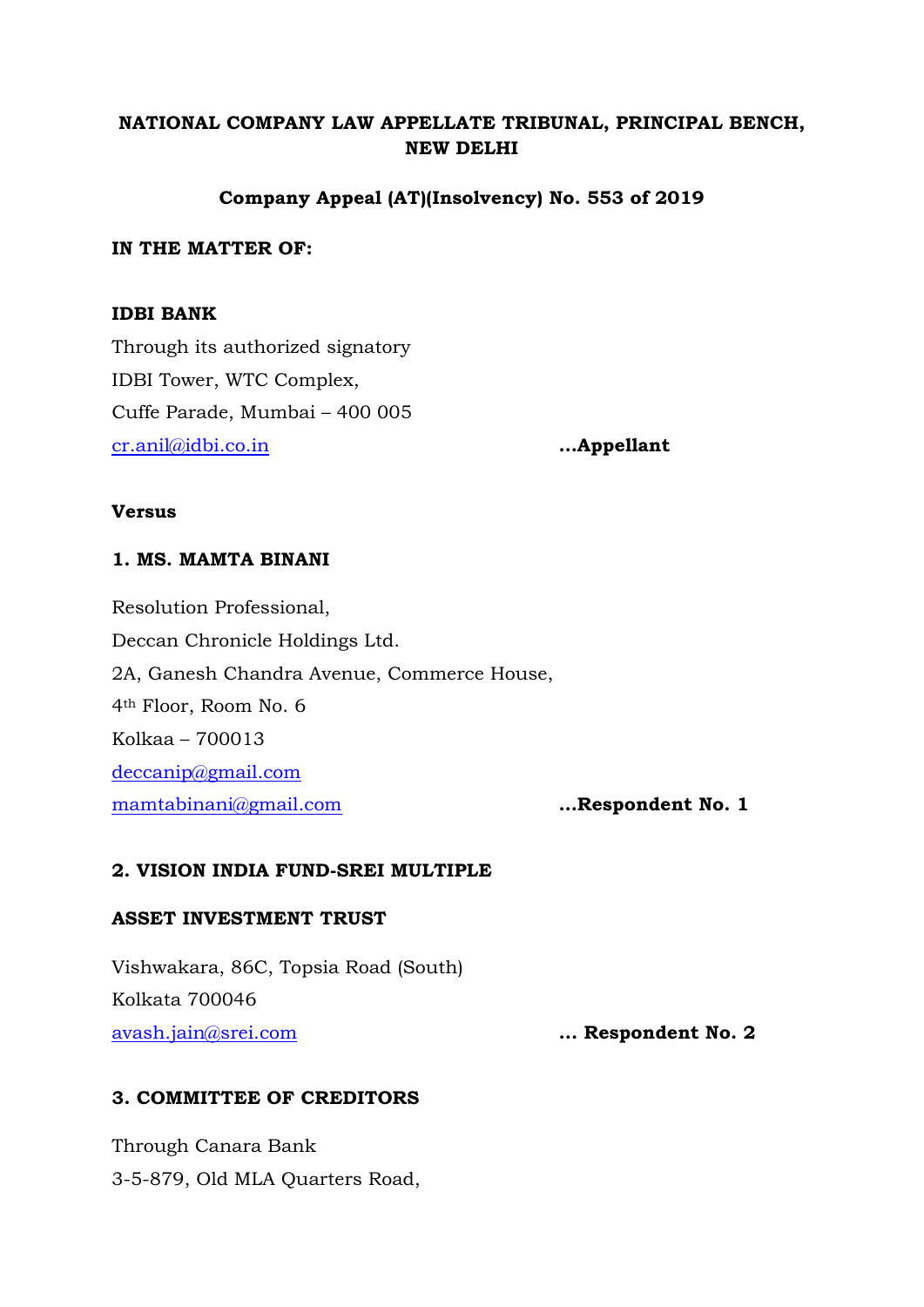Narayanguda Andhra Pradesh, Hyderabad Telangana 500029 [shivaramam@canarabank.co](mailto:shivaramam@canarabank.co) **... Respondent No. 3**

#### **Present:**

**For Appellant: Mr. Anugrah Robin Frey, Advocate** 

**For Respondent: Mr. Abhijeet Sinha, Mr. Siddharth Sharma and Mr. Arjun Asthana, Mr. Saikat Sarkar, Ms. Mamta Binani (In person), Advocates Mr. Rishav Banerjee, Mr. Saptarshi Mandal, Advocates for Respondent No. 2. Mr. PBA Srinivasan, Mr. Parth D Tandon, Miss P.S. Chandralekha, Miss. Sneha R Iyer, Advocates for Respondent No. 3.** 

## **J U D G M E N T**

# **Jarat Kumar Jain: J.**

The Ld. Adjudicating Authority (National Company Law Tribunal, Hyderabad Bench) vide order dated 09.05.2019 dismissed the Application I.A. No. 24 of 2019 filed by IDBI Bank and I.A. No. 121 of 20l9 filed by the Indian Overseas Bank filed in CP (IB) No. 41/07/HDB/2017 against that order the IDBI Bank has filed the Appeal.

2. The Applications are filed by IDBI Bank and Indian Overseas Bank who are members of Committee of Creditors (CoC) under Section 60(5) of the Insolvency and Bankruptcy Code, 2016 (IBC) for seeking main reliefs:-

"(a) Declare that the Resolution Professional was not eligible to place the Resolution Plan before the CoC for voting and that CoC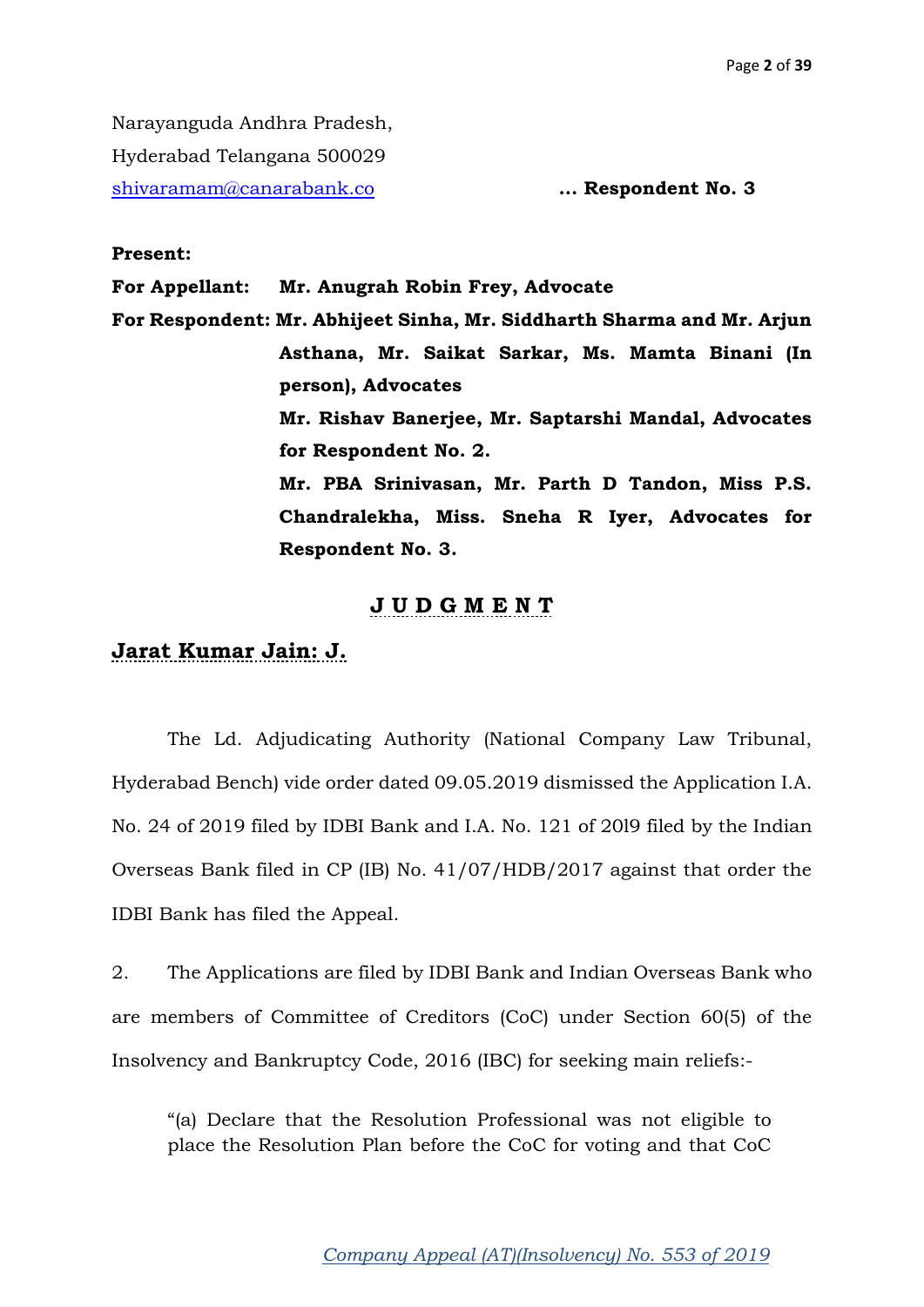is not eligible to vote on such plan in the absence of ascertaining compliance with the mandatory provisions of the Code.

(b) Declare that the Resolution Plan dated 11.12.2018 is discriminatory and contrary to the Code and applicable law."

3. These Applications preferred challenging approval of Resolution Plan by the CoC. As common question of law are involved and are based on the same set-of facts, there were heard together and disposed of by the impugned order by the Adjudicating Authority.

4. The brief and relevant facts made in I.A. No. 24 of 2019. The Adjudicating Authority admitted the Application filed by Canara Bank under Section 7 of the IBC, initiating the Corporate Insolvency Resolution Process (CIRP) in respect of Deccan Chronicle Holdings Limited (Corporate Debtor), declared moratorium under Section 14 of the IBC and appointed Mr. Koteshwara Rao Karuchola as Interim Resolution Professional (IRP). Subsequently, Mrs. Mamta Binani was appointed as Resolution Professional (RP) by the CoC.

5. In the 12th CoC meeting held on 14.06.2018 the Resolution Applicant i.e. Vision India Fund-SREI Multiple Asset Investment Trust was declared as the highest bidder. The Applicant (Appellant herein) had objected to the resolution plan inter alia on the grounds that the settlement offered to the Applicant against its claims was unacceptable being less than its pro-rata entitlement and that the Applicant should be treated at par with other Financial Creditors. The Applicant objected that the resolution plan does not provide the basis of inter-se allocation between the category A lenders and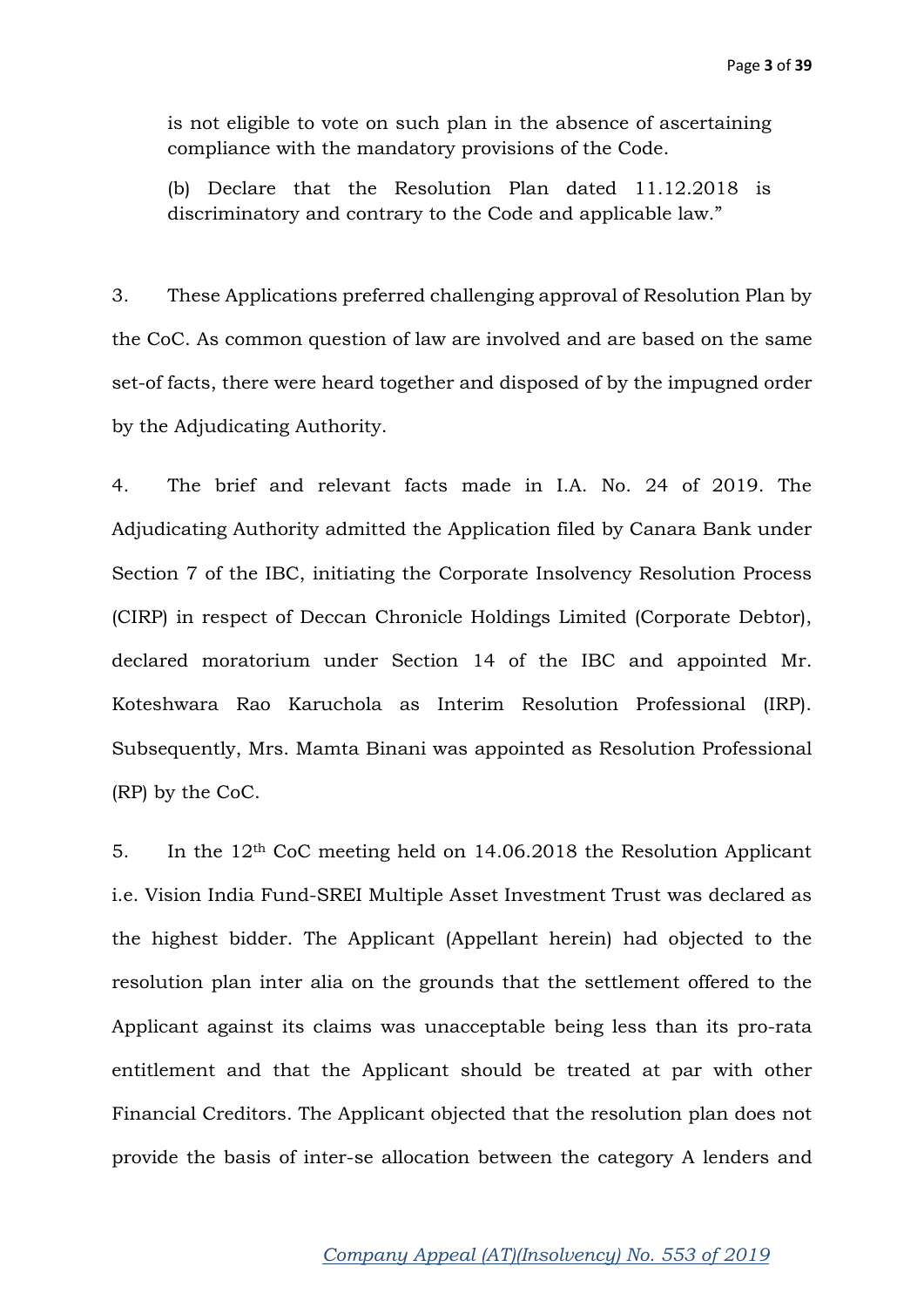Page **4** of **39**

category B lenders. The Applicant also objected that the waterfall mechanism of liquidation is irrelevant at this stage and cannot be a basis for classifying the Financial Creditors. The said objections raised by the Applicant in the 12th CoC meeting had not been recorded in the minutes of the meeting. The Applicant objected in 13th CoC meeting and sought amendment of the minutes. The objections were later added to the relevant minutes by way of an amendment to the minutes in the 13th CoC meeting held on 22.06.2018.

6. First resolution plan submitted by the Resolution Applicant was rejected by the CoC, thereafter, the Resolution Applicant by the amendment made in its earlier resolution plan on 10.07.2018, modified the settlement offered to the selected Financial Creditors against their respective admitted claims and pro-rata entitlement.

7. The resolution plan of the Resolution Applicant dated 12.05.2018 clearly shows that the Applicant was offered an upfront cash settlement of Rs. 50 Crores, however, the same was thereafter, reduced to Rs. 13.4 Crores in the subsequent resolution plan dated 11.12.2018. The issue of resolution plan being discriminatory inter-se Financial Creditors and being contrary to the provision of the Code was again raised by the Applicant vide its letter dated 27.11.2018 and 06.12.2018 addressed to the RP.

8. Without ascertaining compliances with the mandatory provisions of the Code, and without even attempting to discharge their statutory obligations under the Code, RP and other members of CoC proceeded to illegally vote on the resolution plan.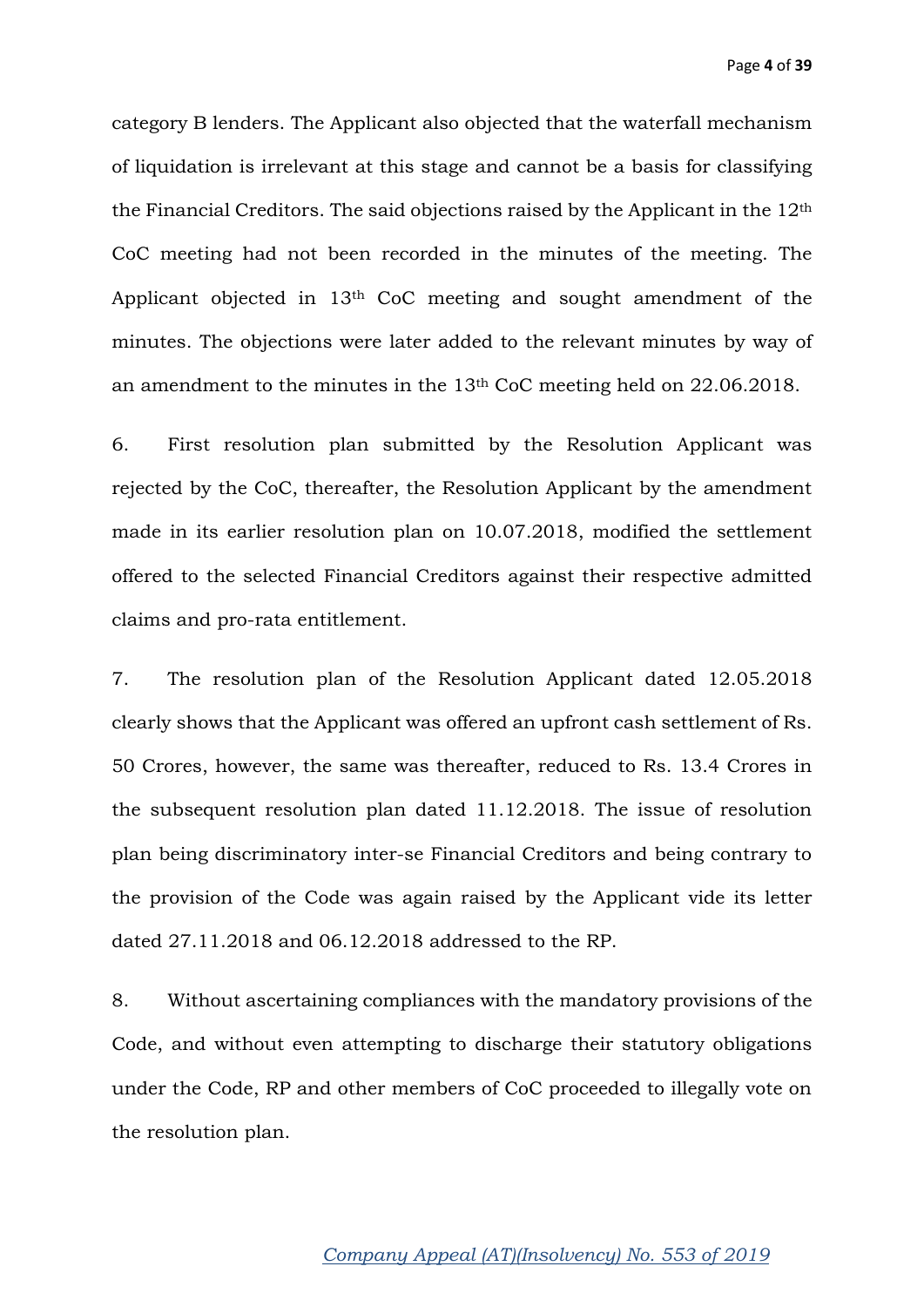9. In the resolution plan the Financial Creditors are classified as FC category A and FC category B based on the Security held by the Creditors. The resolution plan described FC category B as those Financial Creditors who have exclusive security interest on the assets of the Corporate Debtor which are not critical to its operations as a going concern. The resolution plan envisages that these assets will be transferred to a newly incorporated wholly owned subsidiary of the Corporate Debtor which will later handed over the possession and control of the relevant assets to these FC category B lenders, a power of attorney authorising them to deal with their respective assets on which they have exclusive charge in such a manner as they deemed fit and appropriate the proceeds thereof in entirety.

10. The said classification is based on the criticality of the security provided by the Corporate Debtor. The Security on assets considered non-critical being classified as FC category B. It is further averred that the Code does not provide for any classification or priority or differential treatment among secured Financial Creditors and unsecured Financial Creditors at the stage of the CIRP. The total amount of claims admitted by the RP for all the Financial Creditors is Rs. 8,180.65 Crores. The Applicant has a share of 6.71% of the total admitted claims of all the Financial Creditors.

11. In the resolution plan, the upfront cash amount offered to the Financial Creditors is Rs. 350.00 Crores. Whereas the upfront amount offered to the Applicant is Rs. 13,49,75,670 which comprises merely 4.11 % of the total upfront cash resolution amount offered by the Resolution Applicant. As a corollary to certain Financial Creditors such as the Applicant receiving an

### *Company Appeal (AT)(Insolvency) No. 553 of 2019*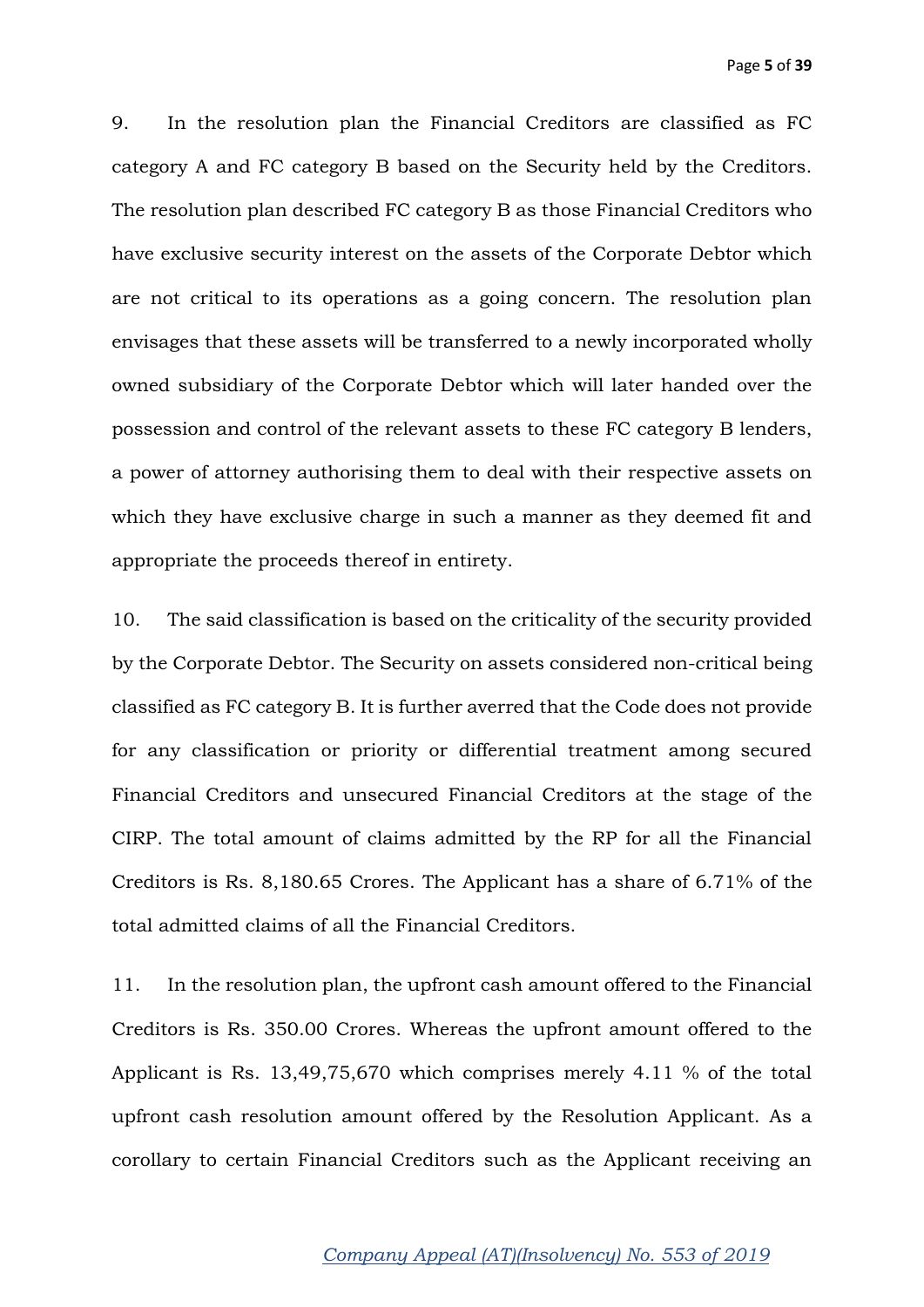amount lower than their pro-rata entitlement in the upfront cash resolution amount, certain Financial Creditors under the Resolution Plan have been provided with disproportionate higher amounts against their admitted prorata entitlement.

12. The Application is contested by the Resolution Applicant, members of the CoC represented by Canara Bank and the RP.

13. After hearing Ld. Counsels for the parties. Ld. Adjudicating Authority held that the grouping of Financial Creditors does not amount to any discrimination. The creditors who are having valuable assets are to be given higher percentage from out of the Resolution Fund than those who are holding less value of the assets. Though, Canara Bank was allotted higher amount then the applicant, it cannot be said there is discrimination in the allocation of share from the Resolution Fund and the same is done basing on the value of security. With the aforesaid findings, Ld. Adjudicating Authority has dismissed the Applications.

14. Being aggrieved with the order, the Applicant (IDBI) has filed this Appeal.

#### Submissions of Appellant: -

15. Ld. Counsel for the Appellant submitted that the Corporate Debtor and its promoters created exclusive security over the trademarks in favour of the Appellant by way of deed of hypothecation. Clause 2.8 of the resolution plan provides that the security interest created by third party (including expromoter) shall not extinguish under the plan. However, clause 4.3 seeks to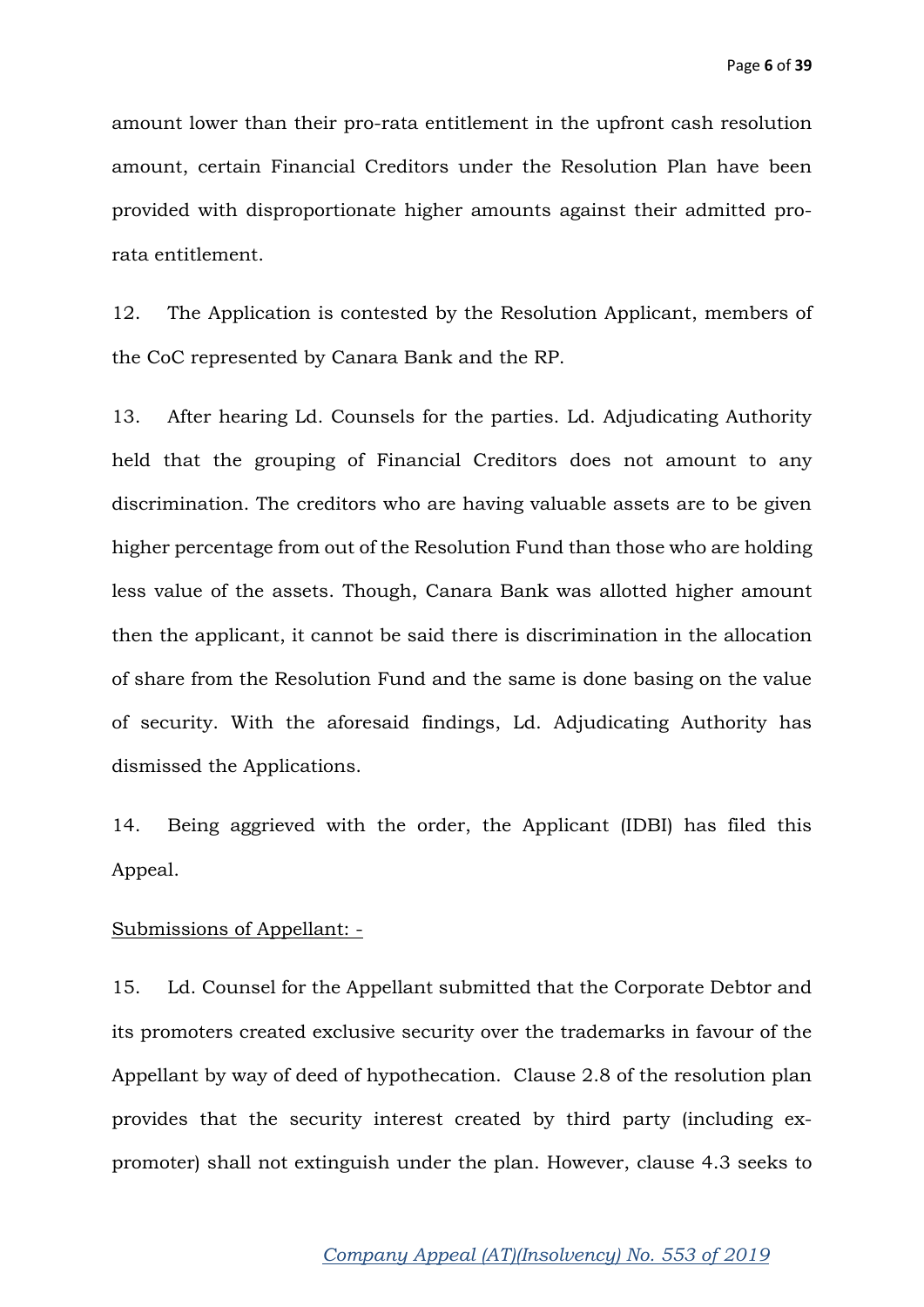extinguish the security created over the trademark by the Corporate Debtor and the ex-promoters in favour of the Appellant. A resolution plan can only contain provisions in relation to the assets and liabilities of the Corporate Debtor and not other third persons. Therefore, the clause 4.3 is illegal and needs to be severed.

16. It is submitted that without prejudice, in so far the plan seeks to extinguish the rights of Appellant over the security created by the ex-promoter over the trademark in favour of the Appellant, while not interfering with the security created by third parties over the benefit of other Financial Creditors, is evidently discriminatory inter se the Financial Creditors. The Respondents in their reply have failed to rebut this ground.

17. It is also submitted that plan has arbitrarily categorise Financial Creditors into category A and B. The plan classifies certain category A Financial Creditors and also being category B, being those who have charged on assets which are admittedly considered as a not being critical for running the Corporate Debtor as a going concern. Contrary to all logic and reasons, in addition to what they are entitled to as Financial Creditors category A i.e. participation in cash payment to be made to the Financial Creditors in the amount prescribed and the entitlement to receive certain equity as prescribed in the plan, all such Financial Creditors who are category B and have security on admittedly non-critical assets have been provided with benefit over and above that proposed for category A. In addition to their entitlement as category A and B Financial Creditors also get to retain the benefits of assets exclusively secured in their favour.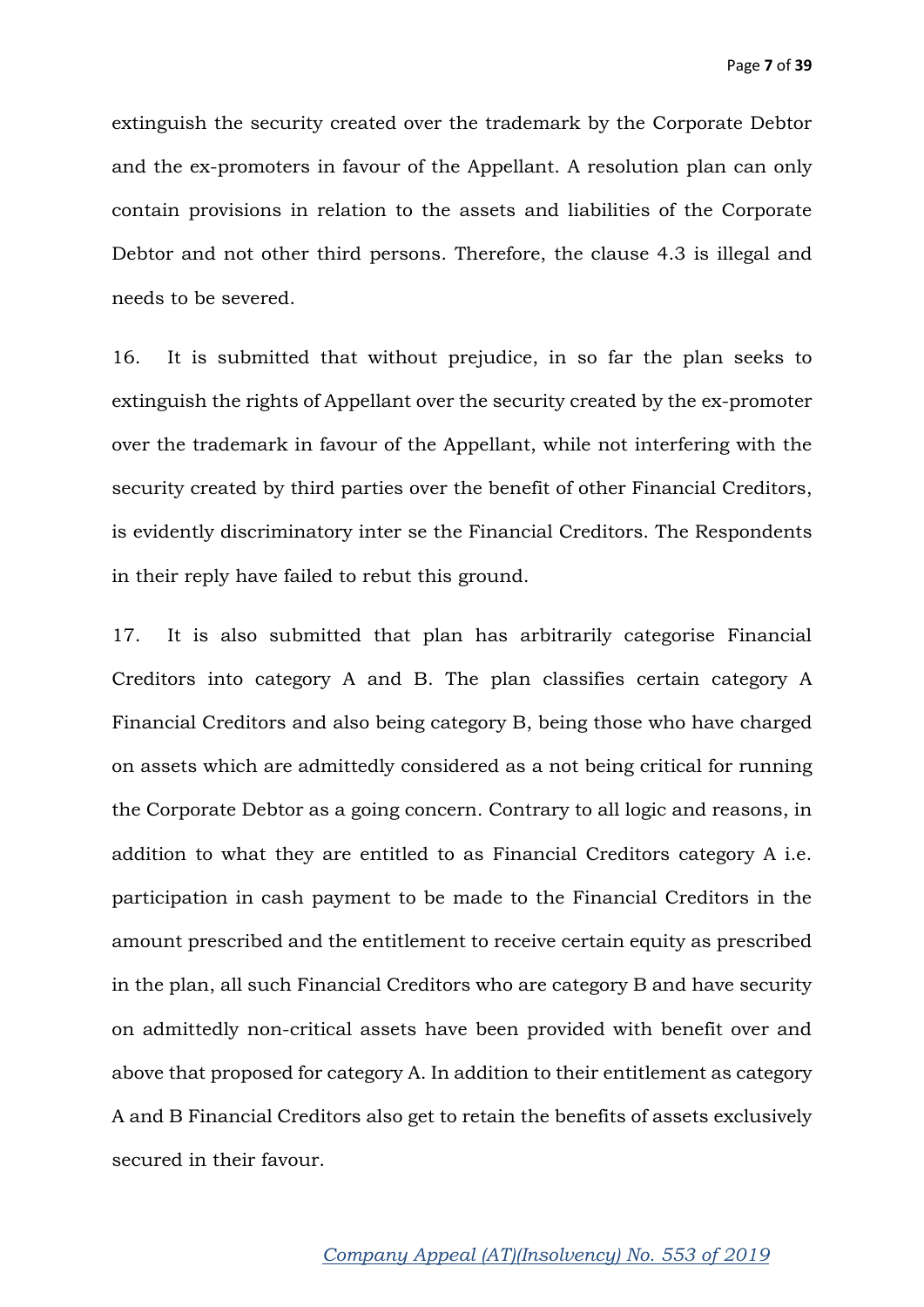18. Ld. Counsel for the Appellant also submitted that Canara Bank has admitted in its reply dated 18.10.2019 that the segregation of the Financial Creditor is made on the basis of security held by them on core-assets and non-core assets, whereas the RP in its reply dated 25.10.2019 has not addressed the core issue, whether the plan is discriminatory or not? Whereas he stated that the distribution of the monies under the plan is commercial aspect of the plan and therefore, it is unable to comment on the same. Thus, the Respondents have failed to justify the basis on which the Financial Creditors mentioned in category B had been given additional benefits. Even though they have admittedly security over inferior and non-core assets. It is settled law that the plan is required to be non-discriminatory between similar situated creditors, therefore, plan cannot give better treatment to Financial Creditors who have inferior security, since, the plan does not comply with this requirements of law is not in a compliance with Section 30 (2) (e) of the IBC.

19. The Resolution Applicant has wrongly submitted in its reply dated 04.11.2019 that the Appellant has been put under category A, since it does not have exclusive security on the assets of the Corporate Debtor. The averment is in incorrect on two counts firstly the Appellant hold exclusive security over the trademark and secondly it has been admitted by Canara Bank that the basis of classification of Financial Creditors is the criticality of security held by the Financial Creditors and not whether the Financial Creditors have exclusive security or not. Further, in so far as the Resolution Applicant has submitted that it had to come up with its own mechanism of distribution of monies in absence of any suggestions made by the CoC. The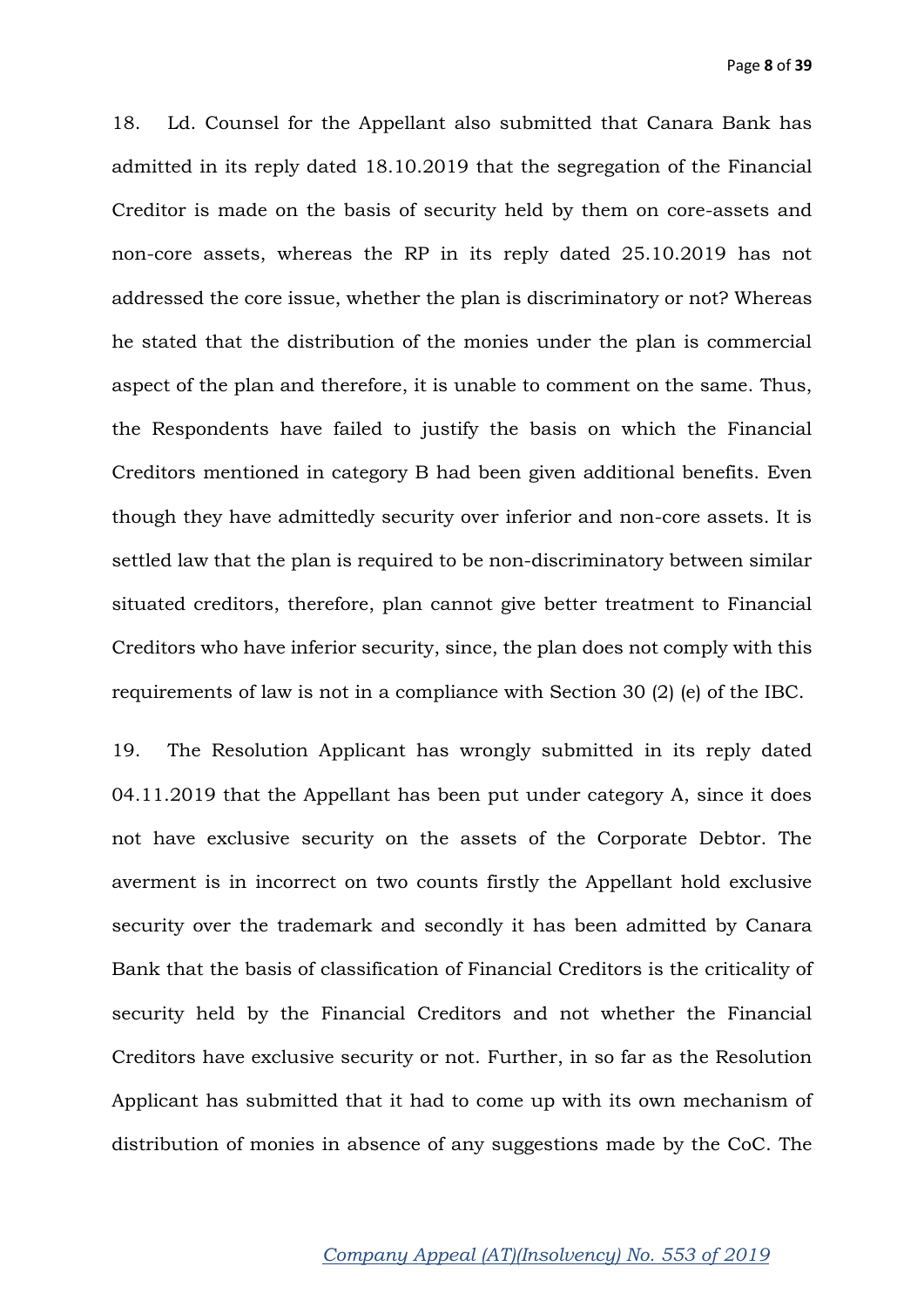same cannot be justification for an arbitrary and discriminatory, distribution of the resolution amounts.

20. The Hon'ble Supreme Court in the case of Committee of Creditors, ESSAR Steel India Limited Vs. Satish Kumar Gupta & Ors. 2019 SCC Online SC 1478 held that "equitable treatment is to be accorded to each creditor depending upon the class to which it belongs: secured or unsecured, financial or operational. (Para 57) Reliance is further placed upon Swiss Ribbons Pvt. Ltd. Vs. Union of India 2019 SCC Online SC 73 (Para 45). Binani Industries Ltd. Vs. Bank of Baroda and Ors. CA (AT) (Ins) No. 82 of 2018 decided by this Appellate Tribunal and affirmed by the Hon'ble Supreme Court vide its order dated 19.11.2018 in Rajputana Properties Pvt. Ltd. Vs. Ultratech Cement &Ors. Civil Appeal No. 10998 of 2018. Therefore, while there can be classification of Financial Creditors between different classes-there has to be intelligible differentia for such classification and then treatment of such creditor has to be equitable. The categorization sought to have been done by the Resolution Applicant does not satisfy the requirement of intelligible differentia and therefore, the Financial Creditor category B who are granting to retain the security created in their favour should receive less in distribution in category B to the extent value of securities they are entitled to retain.

21. Ld. Counsel for the further submitted that without prejudice to the aforesaid submissions the resolution amount offered to the Appellant under the plan against its claims is less than its pro-rate entitlement inter se the FC category A.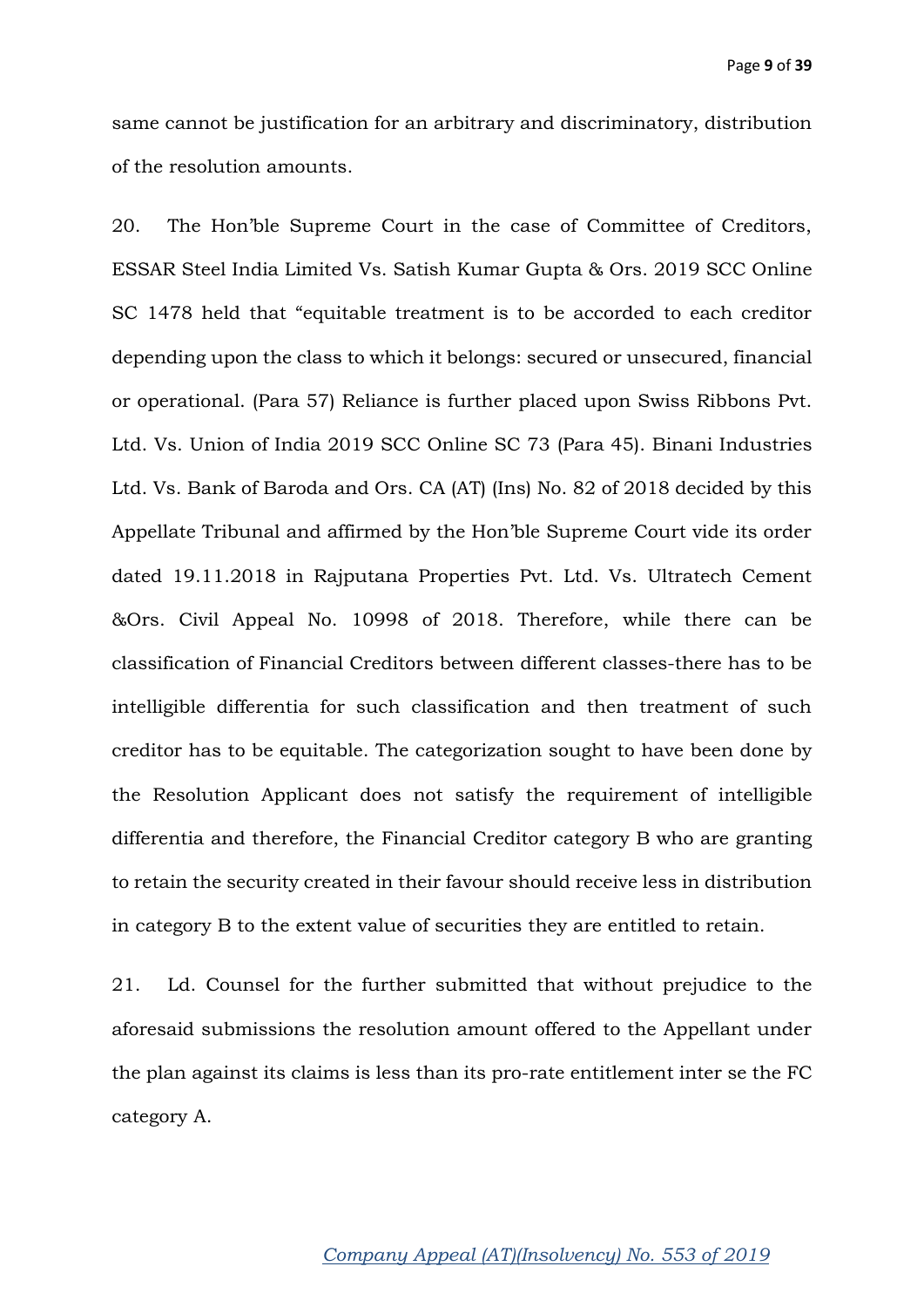22. As per the table, Canara Bank having 10.11% pro rata share in the total admitted claims whereas offered 34.96% pro-rata share in total resolution amount. On the other hand, the Appellant which has 6.71% of the admitted of FCs is being paid only 3.92% of the total resolution amounts. Canara Bank has stated that the amounts have been distributed in the plan, not on pro rata basis but on priority of charge. However, the plan while distributing the amounts inter-se category A FCs is entirely silent on the purported justification offered by Canara Bank. Therefore, the Resolution Applicant should settle the claims of the Appellant in a manner pro rata to its admitted claims, without any discrimination inter se the FCs forming part of the same category. Even otherwise, if value of charge had been the basis of distribution of monies, the Appellant ought to have received a higher amount since it holds exclusive security over the trademarks.

23. The Resolution Applicant has attempted to justify the discrimination inter se the FCs by drawing vague references to the memorandum of understanding dated 30.05.2014. At the outset, it is stated that the Resolution Applicant has made bald averments with respect to the MOU, without interpreting specific provisions of the same. The intent of the MOU is to ensure that there is coordinated enforcement of respective lender's rights. Such private understanding amongst the lenders was necessitated due to the cross injunction taken by the lenders before the DRT for the sale of the assets of the Corporate Debtor. It is evident from a perusal of the MOU that it was the Appellant which had to effect the sale of the trademark, which evidences that the trademarks were solely charged with the Appellant. The MOU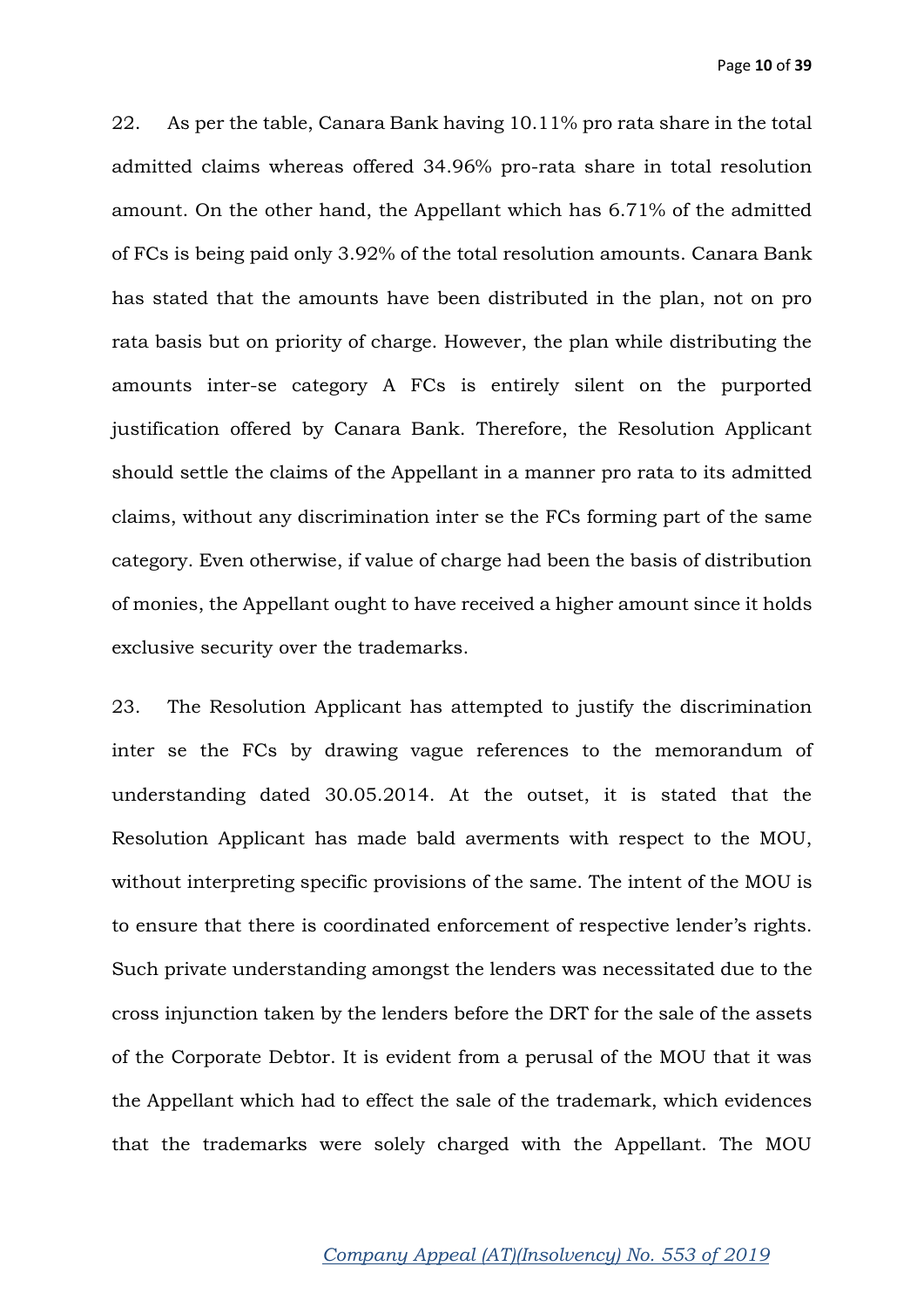stipulates that "the parties hereby agree for sale of trademarks namely Deccan Chronicle", "Andhra Bhoomi", "the Asian Age" and "Financial Chronicle" without recourse to the legal process i.e. either a fresh tendering process in exercise of the powers conferred on IDBI bank under a power of attorney executed in favour or through such other process/procedure as may be mutually decided by the parties." In para 5 (iii) of the MOU states that "nothing contained in this MOU is intended or meant to alter, modify and impair an of the right, claims, interests of the parties against the Company or guarantors under the Financial Documents or to that extent between the creditors inter se" therefore, the MOU does not change inter-se priorities of the lender and does not in any manner make any security of lenders better or worse. It is thus, denied that the Appellant has pari passu charge over the trademarks. It is denied that the Appellant suppressed the existence of MOU in the Appeal since the MOU has been specifically dealt with in the Appeal.

24. It is submitted that the impugned order has been based proceeding on incorrect presumption that "Financial Creditor holding security interest over the assets of Corporate Debtor were given higher amount from out of the resolution fund than those who are not holding the security interest or holding security interest which is lower in value, when in fact, a plain reading of the plan reflect a position to the contrary.

25. The aforesaid reasoning applied to purportedly justify the two-fold discrimination sought to be done under the plan. In so far as such findings of the impugned order seek to address the issue of discrimination between category A FCs and category B FCs, it is stated that it is not even the case of

### *Company Appeal (AT)(Insolvency) No. 553 of 2019*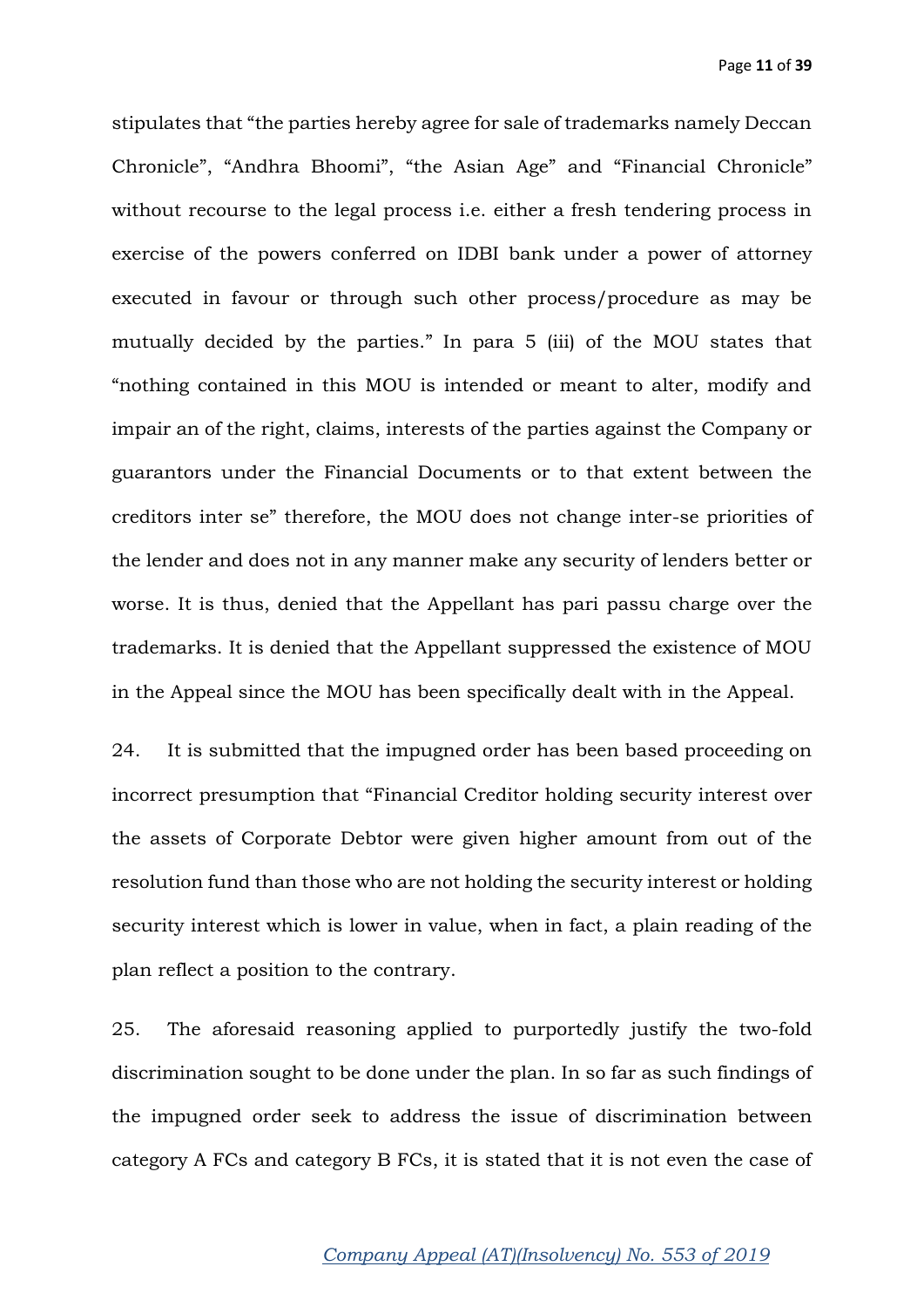the Respondents that category B FCs have superior security. In fact, category B FCs have security on admittedly non-critical asses. In so far as such findings of the impugned order seek to address discrimination inter se the category A FCs, it is stated that the Adjudicating Authority has proceeded on the basis that the security interest held by the Appellant is of lower value, without making a determination in that regard. The impugned order without interpreting or dealing with the MOU dated 30.05.2014 referred to by the Resolution Applicant, proceeds on the presumption that the purported reasoning applied by the Resolution Applicant is correct.

26. The Adjudicating Authority ought to have considered that the conclusion arrived in the impugned order that "the creditors who are having valuable assets are to be given higher percentage" if applied correctly to the facts of the present matter would have resulted in an order in favour of the Appellant. The security interest held by the Appellant is much superior than the security interest held by category B FCs. The Appellant held exclusive security over the trademarks, jointly owned by the Corporate Debtor and two ex-promoters which are the brand names used by the Corporate Debtor and are admittedly valuable and a critical asset of the Corporate Debtor. therefore, it is submitted that the Ld. Adjudicating Authority has erred in dismissing the Application.

## Submissions of Respondent No. 1

27. Ld. Counsel for the Respondent No. 1(Erstwhile RP now Chairperson of Monitoring Committee of the Corporate Debtor) submitted that the Appeal has been filed by dissenting Financial Creditor challenging the order dated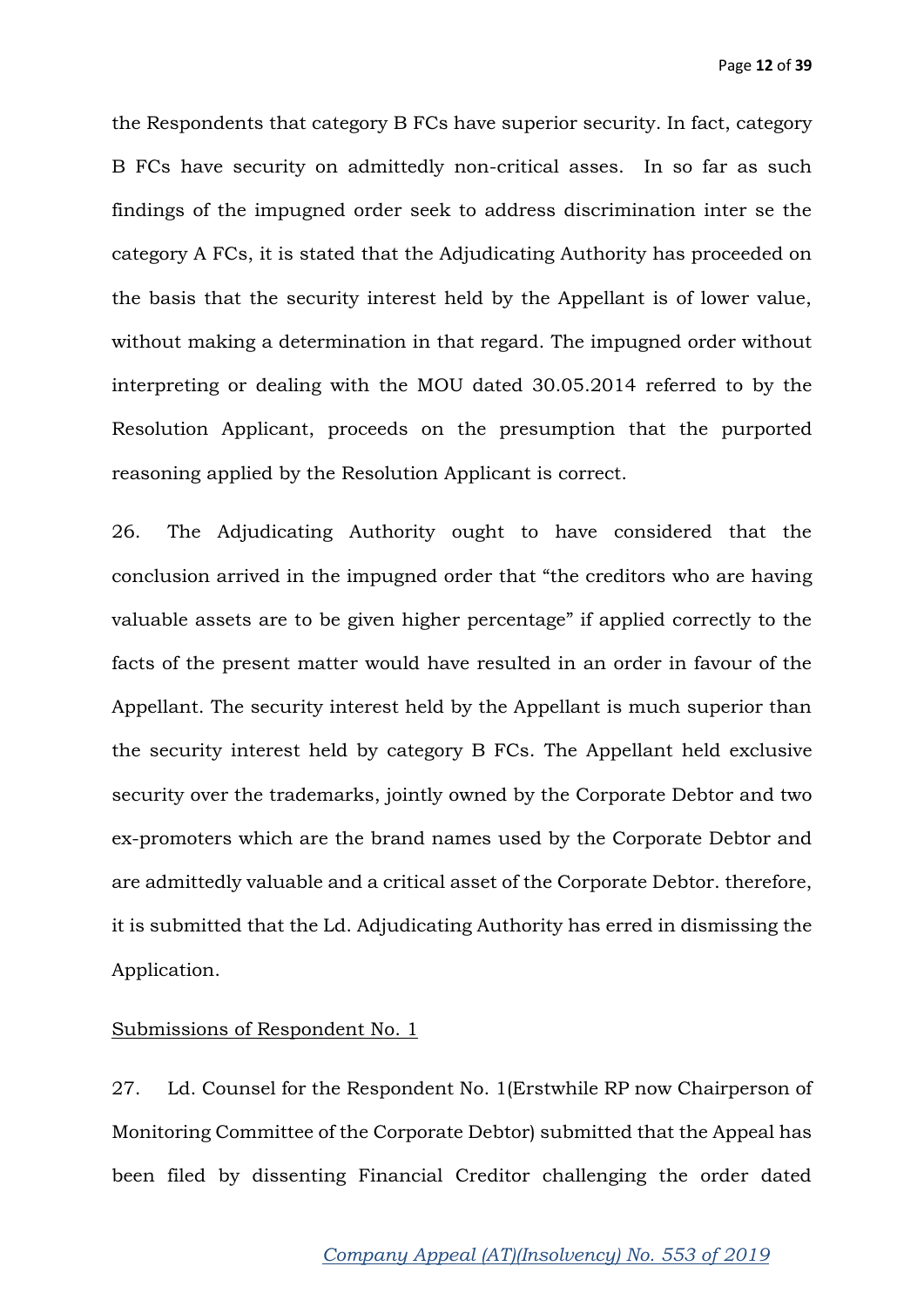09.05.2019. After passing of the impugned order, Ld. Adjudicating Authority on 03.06.2019 approved the resolution plan, no objection has been filed either before the Ld. Adjudicating Authority or before this Appellant Tribunal in regard to the approval of resolution plan. The Appellant without challenging the approved resolution plan yet purports to question legality and validity of the approved resolution plan indirectly. An indirect challenge of the approved resolution plan is not permissible under the IBC. This Appellate Tribunal has clarified in its order dated 01.06.2021 that there is no stay as on date of the approved resolution plan. Therefore, the approved resolution plan is binding on all stakeholders of the Corporate Debtor including the Appellant. Moreover, the statutory limitation under the IBC has long expired and accordingly at a belated indirect attempt to challenge the approved resolution plan cannot be permitted by this Appellate Tribunal.

28. The Counsel for the Appellant has urged that the Appellant is a secured creditor of the Corporate Debtor by placing reliance on a deed of hypothecation dated 03.09.2012 in regard to trademark. However, in the Application filed before the Ld. Adjudicating Authority and in the Appeal there is no averment with regard to trademark issue. The trademark issue raised by the Appellant during the course of the argument before this Appellate Tribunal. It is well settled principle of law that there can be no case beyond pleading which has been reiterated in catena of Judgments, for this preposition of law he cited the Judgments of Hon'ble Supreme Court in the case of Trojan & Co. Ltd. Vs. N. Nagappa Chettiar, 1953 SC 235 (Para 32), Bachhaj Nahar Vs. Nilima Mandal & Ors. (2008) 17 SCC 491 (Para 17), Kalyan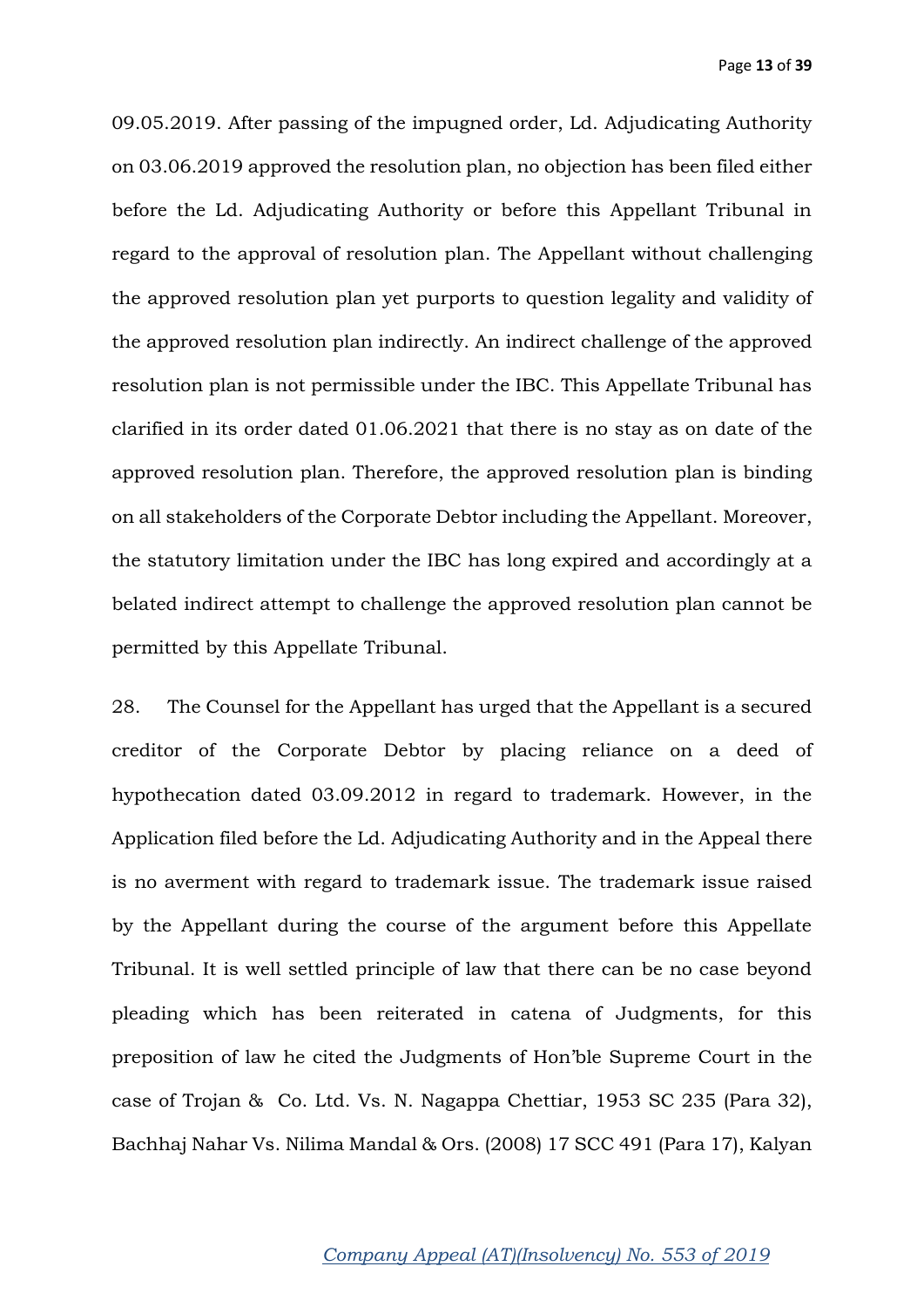Singh Chouhan Vs. C.P. Joshi (2011) SC 706 (Para 19) and Arkala Narasa Reddy Vs. Venkataram Reddy Reddygari & Anr. (2014) 5 SCC 312 (Para 15).

29. Ld. Counsel for the Respondent No. 1 further submitted that the Appellant has suppressed the execution of MOU dated 30.05.2014 between Canara Bank, Axis Bank, ICICI Bank, IDFC Bank, Kotak Mahindra Bank and the Appellant Bank. On perusal of the MOU it emerges that the sale of trademark assets were decided to be jointly proceeded with and accordingly it was decided that the sale proceeds so realised shall be deposited into escrow account. The amount realised from the sale of trademark assets were then shared amongst all the aforementioned Financial Creditors based on a mutually agreed sharing ratio.

30. Ld. Counsel for the Respondent No. 1 also submitted that the resolution plan of SRA was approved by 81.39% majority of CoC. It is well settled principle of law that neither the Adjudicating Authority nor the Appellate Authority can enter into the commercial wisdom underlying the approval granted by the CoC to the resolution plan. Commercial wisdom of the CoC in its collegial capacity is hence, not justiciable. For this purpose, he cited the Judgment of Hon'ble Supreme Court in the case of Pratap Technocrat (P) Ltd. Vs. Monitoring Committee of Reliance Infratel Limited & Anr. 2021 SCC Online SC 569. Similar approach has been adopted by the Hon'ble Supreme Court in the matters relating to approval of resolution plan in the matter of Japypee Kensington Boulevard Apartments Welfare Association &Ors. VS. NBCC (India) Ltd. & Ors. 2021 SCC Online SC 253 (Para 30)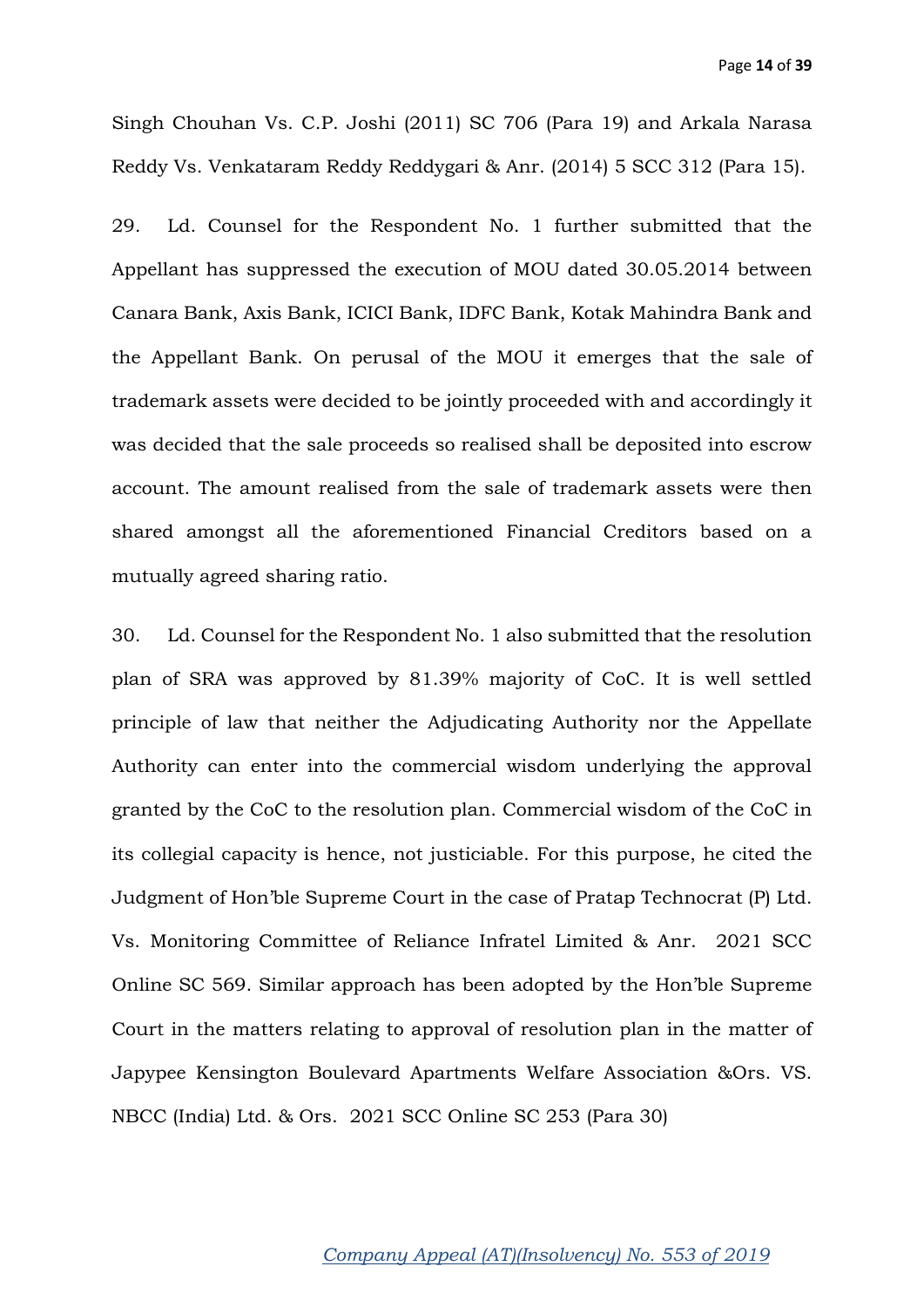31. Ld. Counsel for the Respondent No. 1 submitted that the Appellant has contended that it is entitled to a higher value based on an alleged exclusive security created in its favour by the Corporate Debtor. However, it has been categorically held by the Hon'ble Supreme Court that the amount to be paid to different classes or sub-classes of the creditors in accordance with the Code and the related Regulations, is essentially the commercial wisdom of the CoC and a dissenting secured creditor cannot suggest a higher amount to be paid to it with reference to the value of security interest. For this purpose, reference may be made to India Resergence Arc Pvt. Vs. M/s Amit Metaliks Limited, 2021 SCC Online SC 409.

32. It is also submitted that on one hand the Appellant has contended that the resolution plan is discriminatory and therefore illegal. While on the other hand the Appellants indicates that upon payment of a higher amount under the resolution plan, the is so called illegality can be removed.

33. It is submitted that one of the contentions raised by the Appellant is that RP has not taken proper legal advice and certified the resolution plan submitted by the SRA. The email dated 12.12.2018 issued by the RP falsified the said contention as the resolution plan has legal clearance from AZB Partners (Law Firm Advising the CoC). It is also submitted that in the 20<sup>th</sup> CoC meeting several discussions were held in relation to the matters of distribution or categorization of assets of the Corporate Debtor into coreassets and non-core assets. Therefore, it is requested that the Appeal deserves to be dismissed.

#### Submissions of Respondent No. 2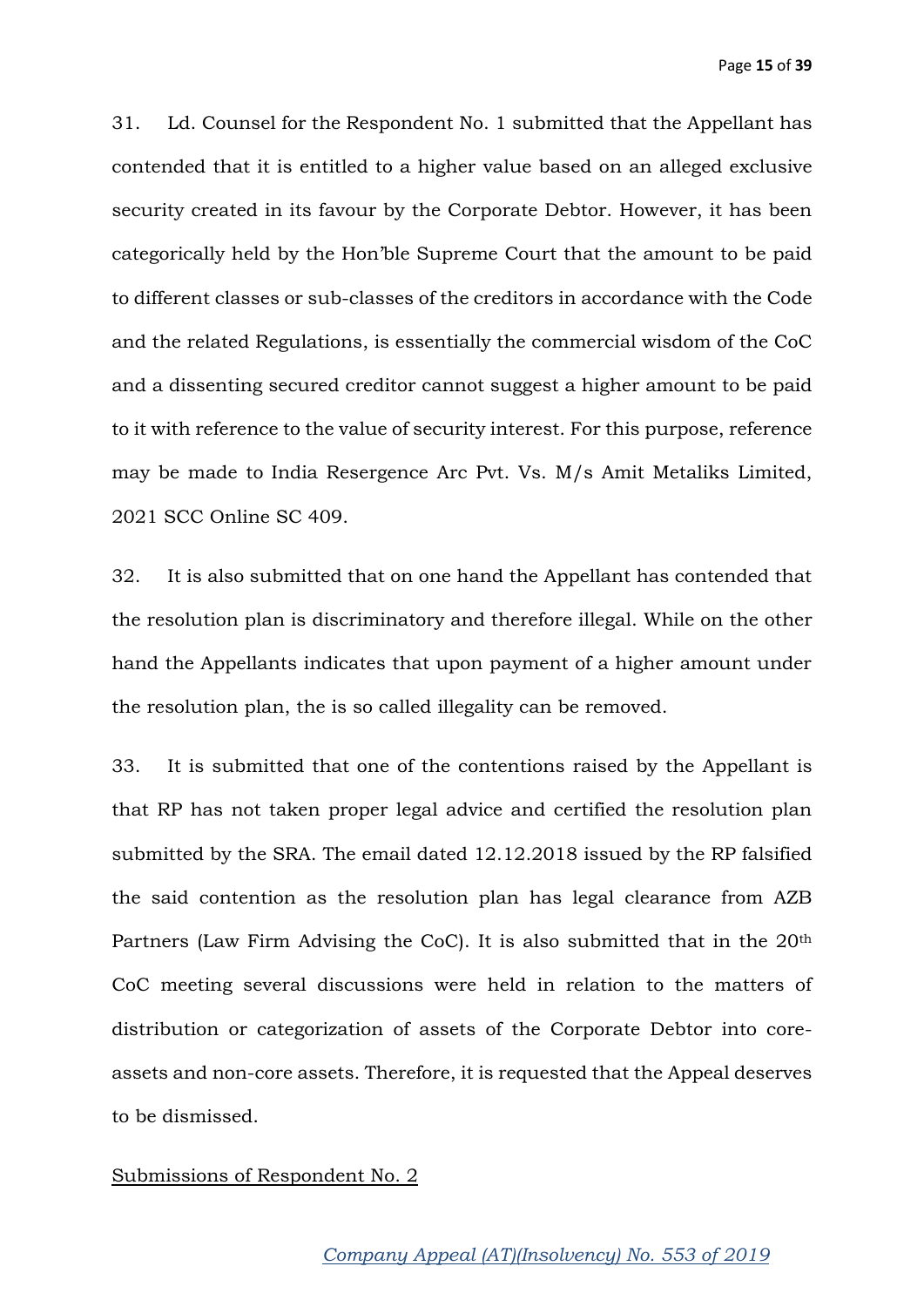34. Ld. Counsel for the Respondent No. 2 submitted that after passing of the impugned order, Ld. Adjudicating Authority vide order dated 03.06.2019 approved the resolution plan and the Appellant has not challenged that order. Hence, that order has attained finality and is binding on all stakeholders including the IDBI Bank.

35. It is further submitted that on account of complexity incurred over the security interest available with the various Financial Creditors of the Corporate Debtor distribution of the resolution fund proposed in the resolution plan submitted by the Resolution Applicant was very challenging task and even the CoC was unable to form any consensus on distribution of the resolution fund so proposed in the resolution plan. The Resolution plan submitted by the Respondent No. 2, the majority of the CoC of the Corporate Debtor found the resolution plan to be absolutely fair, just, feasible and viable and the CoC did not find the resolution plan to be discriminatory and approved the resolution plan by voting share of 81.39% of vote share.

36. The Resolution Applicant to the best of its Judgment/Assessment and on the basis of information available with them in the Information Memorandum and virtual data room, proposed an upfront resolution fund of Rs. 408.06 Crores which was the total cash component to be distributed in terms of the Resolution plan. The Resolution Applicant had carried out valuation of individual assets of the Corporate Debtor and the enterprise valuation of the Corporate Debtor. The Resolution Applicant then identify the core and non-core assets of the Corporate Debtor in order to come up with a viable resolution plan. The Core assets constituted such assets which were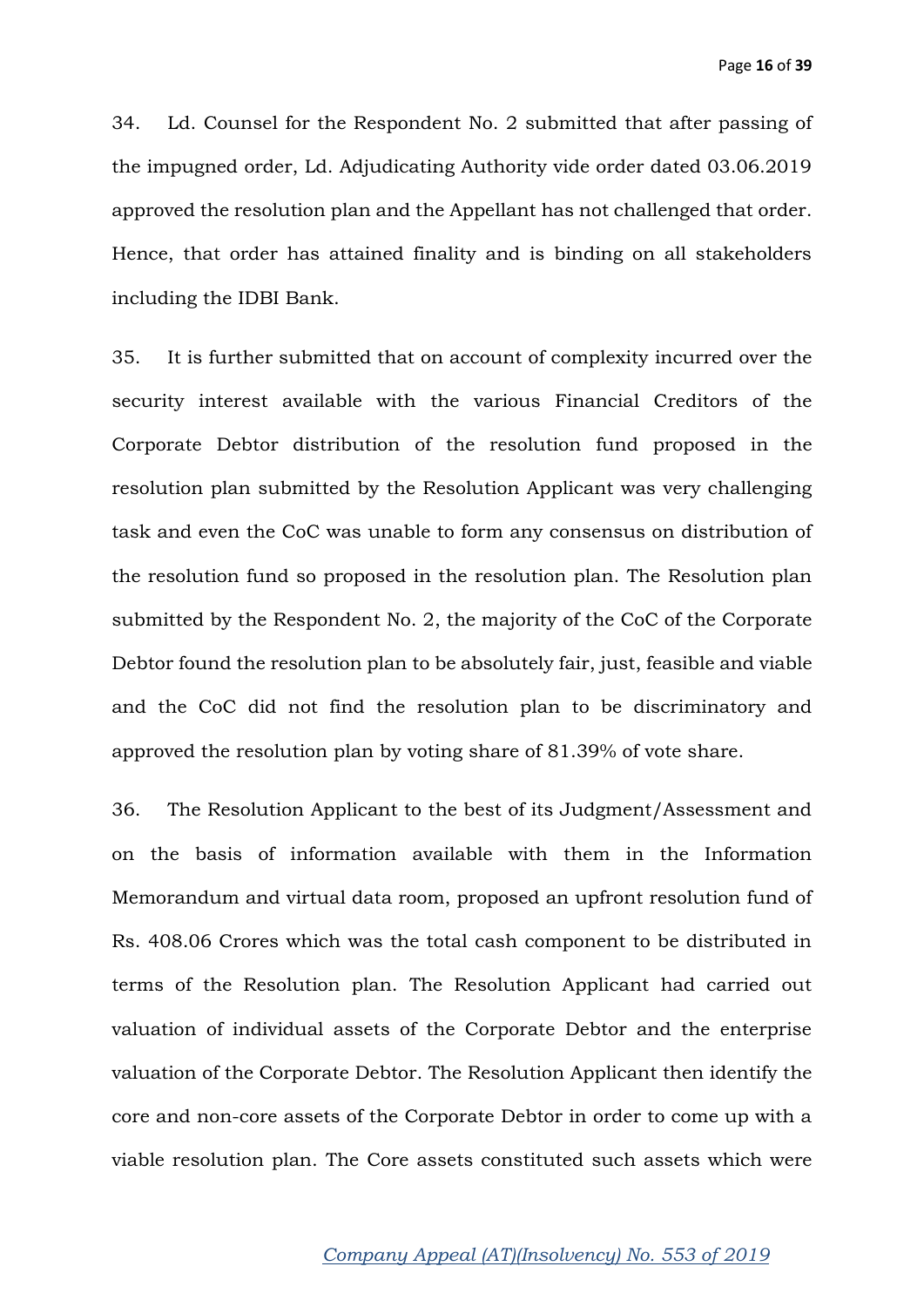pursued by the Resolution Applicant as essential and /or integral for running of the Corporate Debtor as going concern and for running day to day activities of the Corporate Debtor. Non-core assets were the assets which in the opinion of Resolution Applicant were not required for running and/or managing the day to day activities and of affairs of the Corporate Debtor. Accordingly, the Resolution Applicant identifies those Financial Creditors having exclusive charge on the non-core assets and assigned them the status of FC category B. It has been proposed in the resolution plan that FC category B Financial Creditors shall get ownership interest on their respective non-core assets in terms of the resolution plan. All the Financial Creditors of the Corporate Debtor were assigned the status of FC category A, it has been proposed in the resolution plan that FC category A Financial Creditors shall get cash component of Rs. 350 Crores out of the total resolution fund. For the purpose of equitable distribution of the funds among the Financial Creditors. A. Financial Creditors, the Resolution Application identify three kinds of Financial Creditors under FC category A on the basis of charge and/or security interest. Which the respective Financial Creditors were holding on the core-assets of the Corporate Debtor. The FC category A Financial Creditors were accordingly paid cash out of Rs. 350 Crores basis the value of the charge and /or security interest which the respective Financial Creditors were holding on that core-assets of the Corporate Debtor.

37. It is also submitted that the CoC failed to decide the distribution mythology even till 20th CoC meeting and accordingly the CoC left it to the discretion of the resolution plan but distribute the resolution fund in the

### *Company Appeal (AT)(Insolvency) No. 553 of 2019*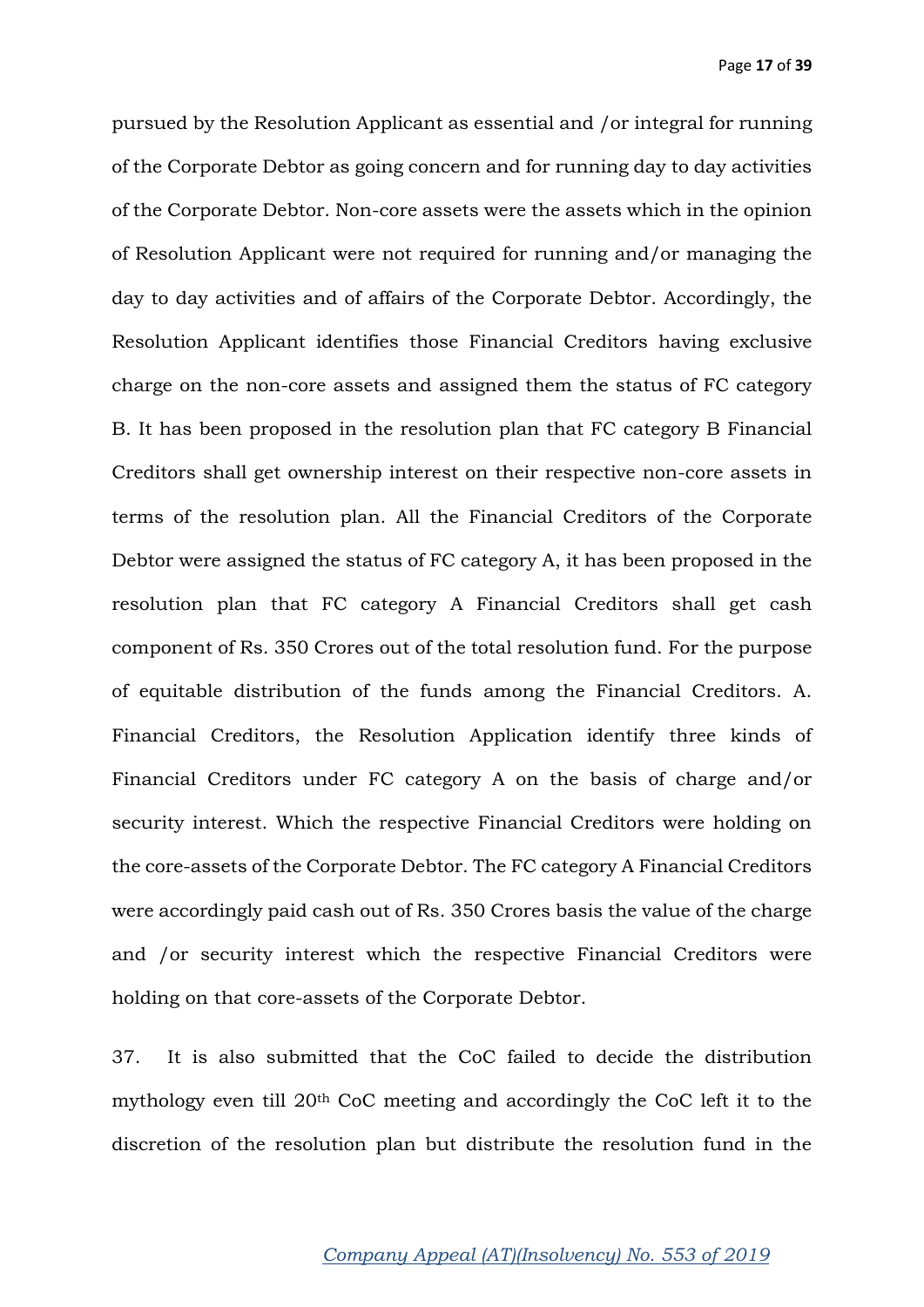manner which is reasonable according to Resolution Applicant. The CoC could not arrive at a consensus as record to the distribution of the resolution fund. In such circumstances, the Resolution Applicant was called upon to distribute the resolution fund as per its own assessment. The Resolution Applicant will like to emphasis on the fact that FC category A Financial Creditors and FC category B Financial Creditors are not categories receiving differential treatment. The Resolution Applicant reiterates that the arrangement between the Financial Creditors and the Corporate Debtor was of multiple banking and non-consortium lending.

38. The IDBI Bank is not similarly placed as other Financial Creditors of the Corporate Debtor. As IDBI Bank does not have exclusive charge over any of the assets of the Corporate Debtor as would be evident from the MOU dated 30.05.2014 that IDBI Bank agreed to share the proceeds from the sale of trademarks with five other lenders including the Kotak Mahindra Bank, Canara Bank, Axis Bank, ICICI Bank and IDFC Bank which itself shows that IDBI does not have exclusive charge over the trademarks of the Corporate Debtor. Thus, the IDBI bank falls under the second kind of Financial Creditor who has pari passu and / or over lapping and /or distributed charge and / or security interest over the assets of the Corporate Debtor. If the IDBI Bank would have had exclusive charge over the trademarks of the Corporate Debtor, the IDBI would not have agreed to share proceeds from the sale of the trademarks with five other lenders.

39. The CoC in the minutes of  $12<sup>th</sup>$  CoC meeting of the Corporate Debtor has themselves stated that the IDBI Bank is not the only charge holder of the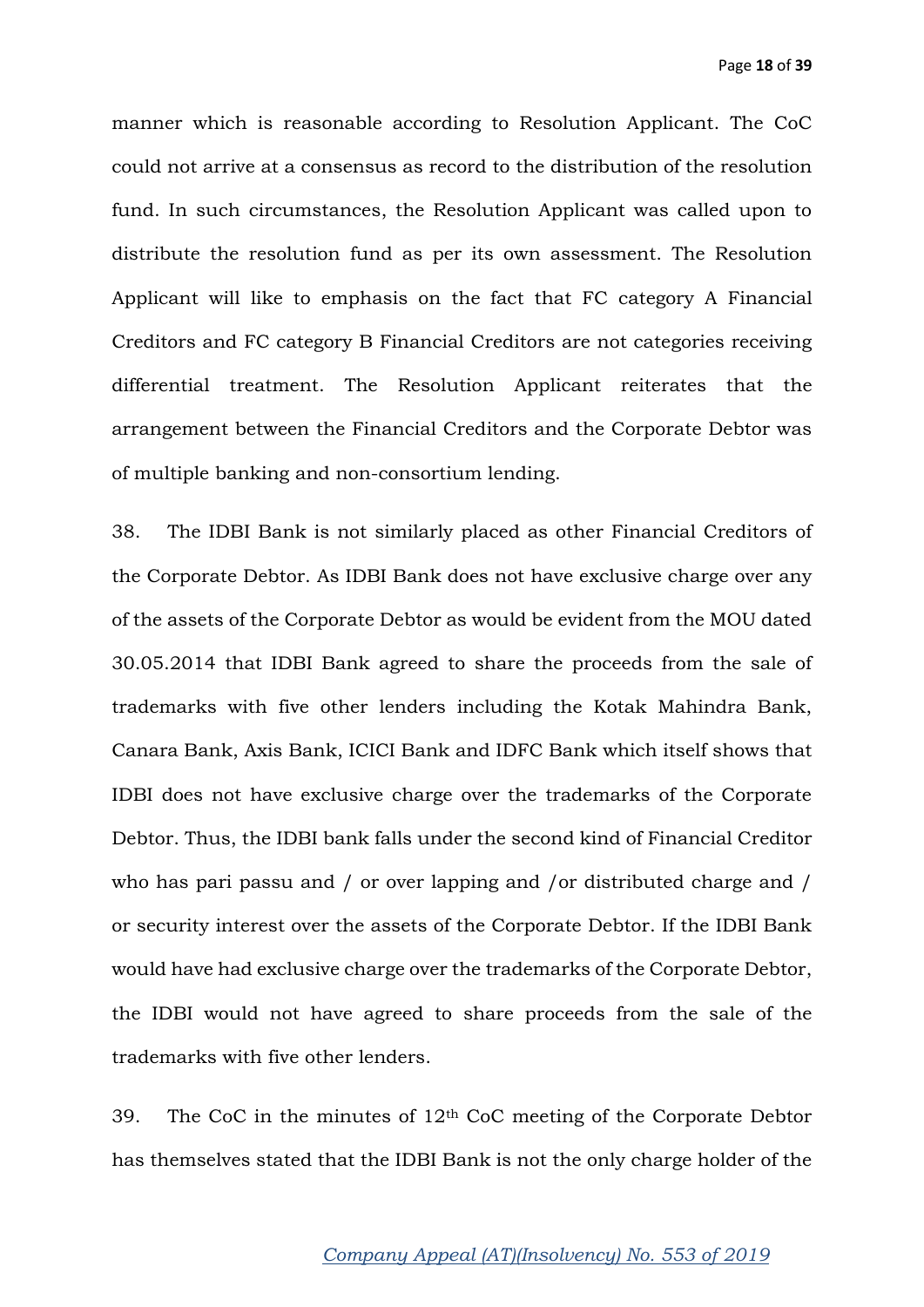trademarks. The charge of trademarks will be shared among the lenders. The IDBI Bank has never challenged this instant recording in the 12th CoC meeting, thus, the IDBI is stopped from contending that IDBI Bank is the sole charge holder of the trademarks. Thus, IDBI is not similarly placed as Canara Bank or any other Financial Creditor who has exclusive charge over the coreassets of the Corporate Debtor. Since, the IDBI Bank is not similarly placed with the other Financial Creditors, the IDBI Bank cannot contain that the resolution plan has discriminated between the different sets of Financial Creditors just because certain Financial Creditors have got some more money than IDBI Bank under the Resolution Plan.

40. Admittedly, the value of the securities held by the Canara Bank is way higher than the value of securities held by IDBI Bank. It is not the IDBI Bank's case that the value of securities held by the IDBI Bank is higher than that of the value of the securities held by Canara Bank or some other Financial Creditors like U.V Asset Reconstruction Company Ltd. Thus, IDBI Bank cannot contain that IDBI is similarly placed alongwith other Financial Creditors and thereby claim that the resolution plan is discriminatory. No discrimination has been made by the Resolution Applicant in the distribution of resolution fund among the Financial Creditors.

41. It is also submitted that the table prepared by the IDBI Bank is denied and disputed since such table has been unilaterally prepared by IDBI Bank without any basis whatsoever and such table is not made in accordance with the facts and circumstances in respect of the Corporate Debtor.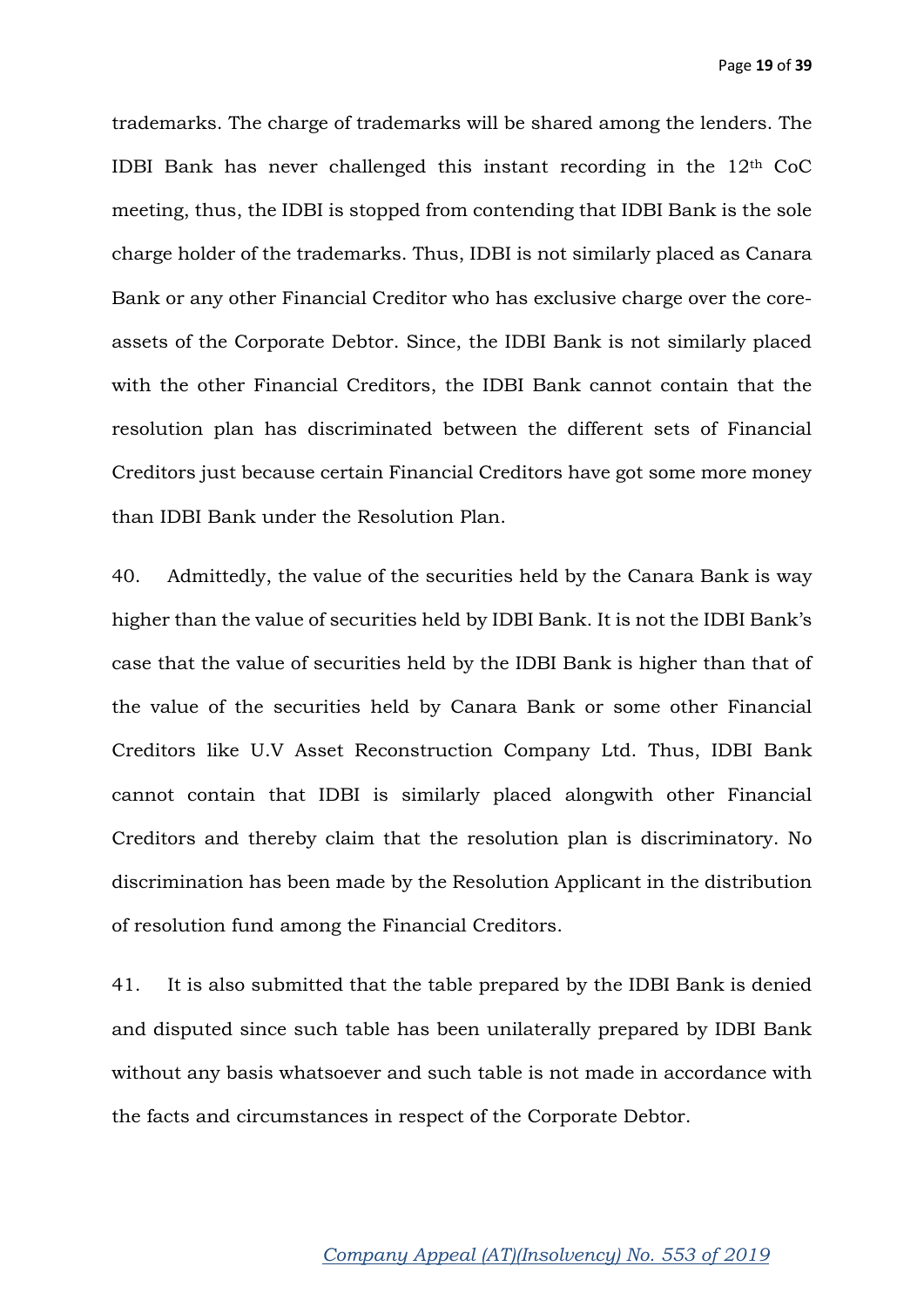42. It is also submitted that the Appeal is not maintainable in the light of the Judgment of Hon'ble Supreme Court in the case of K Sashidhar Vs. Indian Overseas Bank & Ors. wherein Paragraph 3 Hon'ble Supreme Court has held that the legislature has not endowed the adjudicating authority with the jurisdiction or authority to analyse or evaluate the commercial decision of the CoC muchless to enquire into the justness of the rejection of the resolution plan by the dissenting Financial Creditors. The Hon'ble Supreme Court has further held that the legislature consciously, has not provided any ground to challenge the commercial wisdom of the individual Financial Creditors or their collective decision before the Adjudicating Authority. This is made nonjusticiable.

43. Ld. Counsel for the Respondent No. 2 also cited the Judgment of Hon'ble Supreme Court in the case of CoC Essar Steel India Ltd. through Authorised Signatory Vs. Satish Kumar Gupta Civil Appeal No. 8766-67 of 2019. The Hon'ble Supreme Court has observed that the NCT and NCLAT cannot interfere with the distribution made by the CoC which is based on commercial wisdom and is not covered by any ground under sub-section 3 of Section 61 of the IBC and also cited the Para 46 of the CoC Essar Steel India Ltd. Judgment.

44. Ld. Counsel for the Respondent No. 2 also submitted that the amended Regulation 38 does not lead to the conclusion that FCs and OCs or secured and unsecured creditors must be paid the same amounts, percentage wise under the resolution plan it can pass master, fair and equitable dealing of OCs right under the Regulation 38 involves the resolution plan stating as to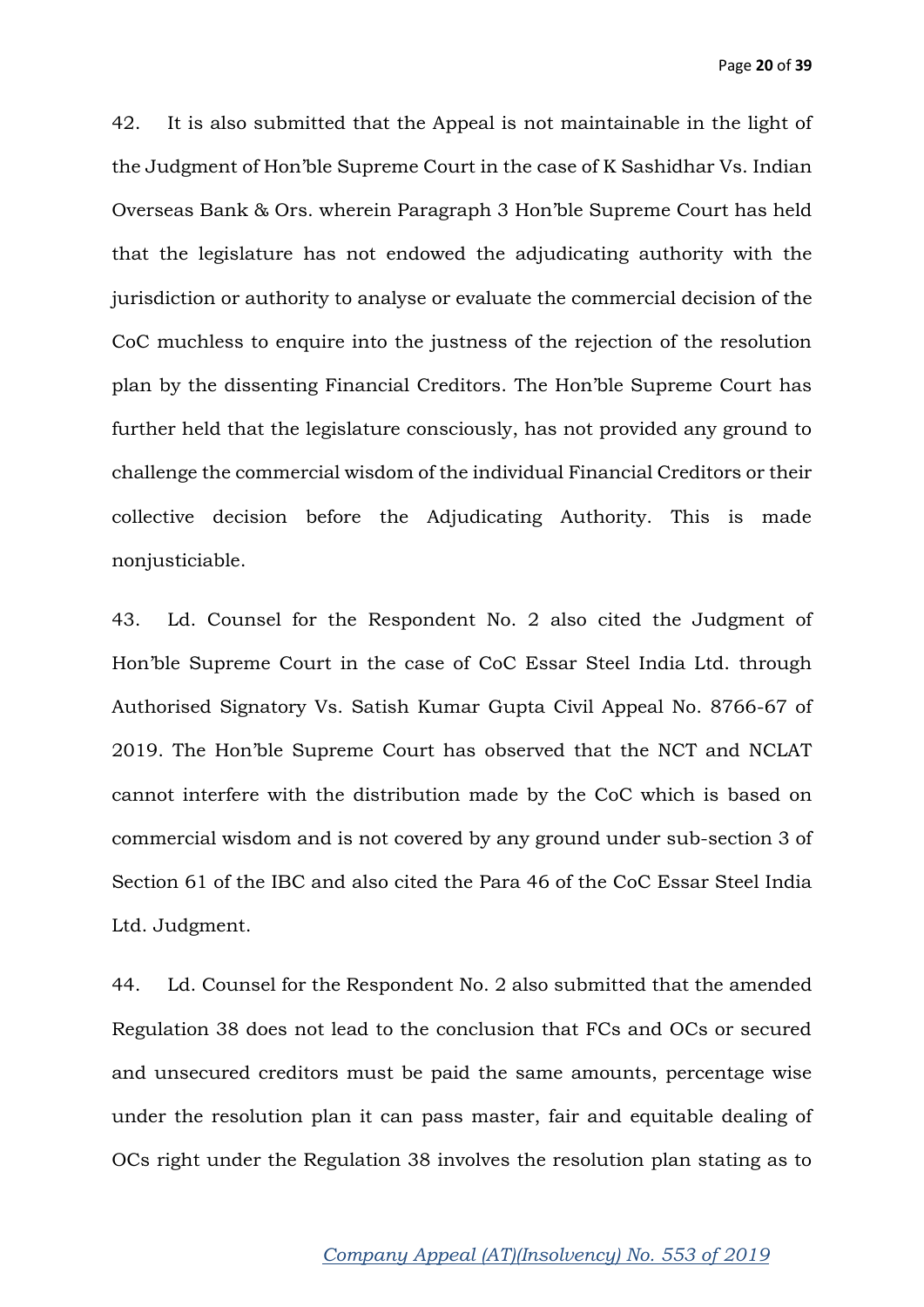how it was dealt with the interest of OCs, which is not the same thing as saying that they must be paid the same amount of other debt proportionately.

45. Lastly, it is submitted that the Hon'ble Supreme Court in the case of CoC Essar Steel India Ltd. through Authorised Signatory Judgment held that "ultimately it is the commercial wisdom of the requisite majority of the Committee of Creditors that must prevail on the facts of any given case, which would include distribution of assets. It is therefore not possible that the Adjudicating Authority and consequently the NCLAT would be vested with the discretion i.e. vested in the CoC. The IDBI Bank is a dissenting Financial Creditor and hence, simply challenged the plan being aggrieved by the facts that the majority of the CoC has approved the resolution plan of the Resolution Applicant by a vote of 81.39%, in the facts and circumstances of the aforesaid, the Resolution Applicant prays that the resolution plan is in conformity with the applicable laws of the country as well as the resolution plan is reasonable feasible and viable and the resolution plan does not violate the conditions prescribed under Section 30(2) of IBC and / or is within the ambit of IBC, 2016. Therefore, it is prayed that the Appeal be dismissed.

#### Submissions of Respondent No. 3

46. Ld. Counsel for the Respondent No. 3 submitted that the Adjudicating Authority vide its order dated 03.06.2019 in I.A. No. 66 of 2019 had approved the resolution plan which was subsequent to filing of the present Appeal. The said order dated 03.06.2019 was not impugned in this proceedings and was never challenged by the Appellant and hence, the same is attained finality. Thus, the instant Appeal is not maintainable in view of the provisions of IBC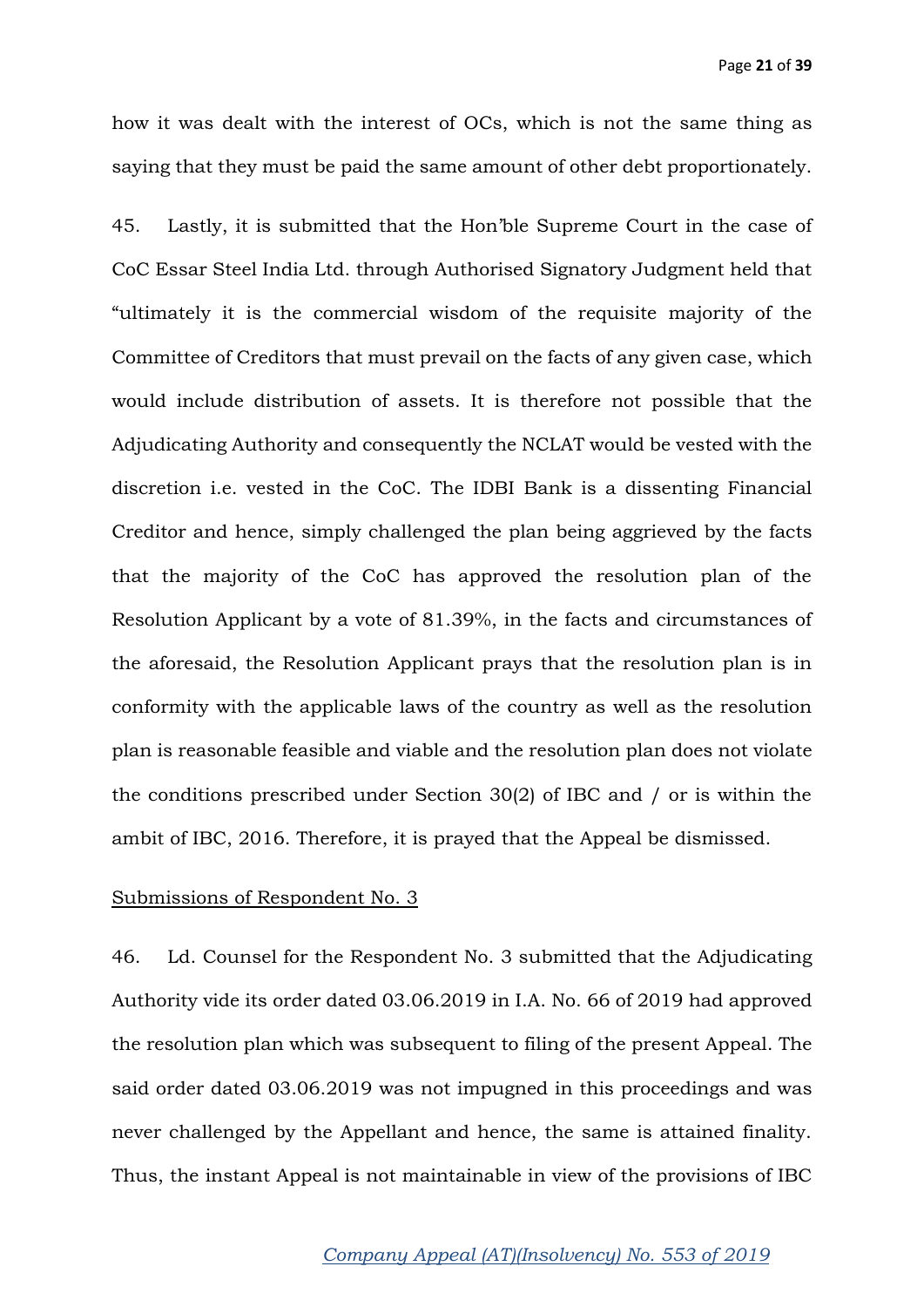since allowing the said Appeal shall defeat the provisions of Section 31 of the IBC which makes the resolution plan binding on all stakeholders. It is settled law of the land that commercial wisdom of the CoC shall prevail as was held by the Hon'ble Supreme Court in the matter of K. Shashidhar Vs. Indian Overseas Bank (2019) 12 SCC 150.

47. The Appellant did not place any objections before the Adjudicating Authority while considering the Application for approval of resolution plan. Therefore, the present Appeal is rendered infructuous as the resolution plan has already been approved vide order dated 03.06.2019 and has not been challenged by the Appellant for the reasons best known to the Appellant.

48. It is also submitted that the Respondent No. 3 cannot represent the CoC and is merely one of the Financial Creditor. The Appellant has failed to implead all the other Financial Creditors, who were part of the CoC or had duly participated in the CoC, as parties of the instant Appeal.

49. It is also submitted that the relief sought in the prayer of the Appeal that CoC has not eligible to vote on resolution plan in the absence of ascertaining compliances, is totally misleading since the resolution plan is compliant with all the compliances mandated the IBC. Further as per the minutes of 20th CoC meeting the resolution plan had already been voted upon previously and there has been no fundamental change since then as stated by the CoC's counsel. Prayer clause of the Appellant are contradictory in nature as in one aspect, the Appellant has sought relief of setting aside the order dated 09.05.2019. On the other hand, the Appellant sought relief pertaining to modification in distribution of resolution fund/proceeds and the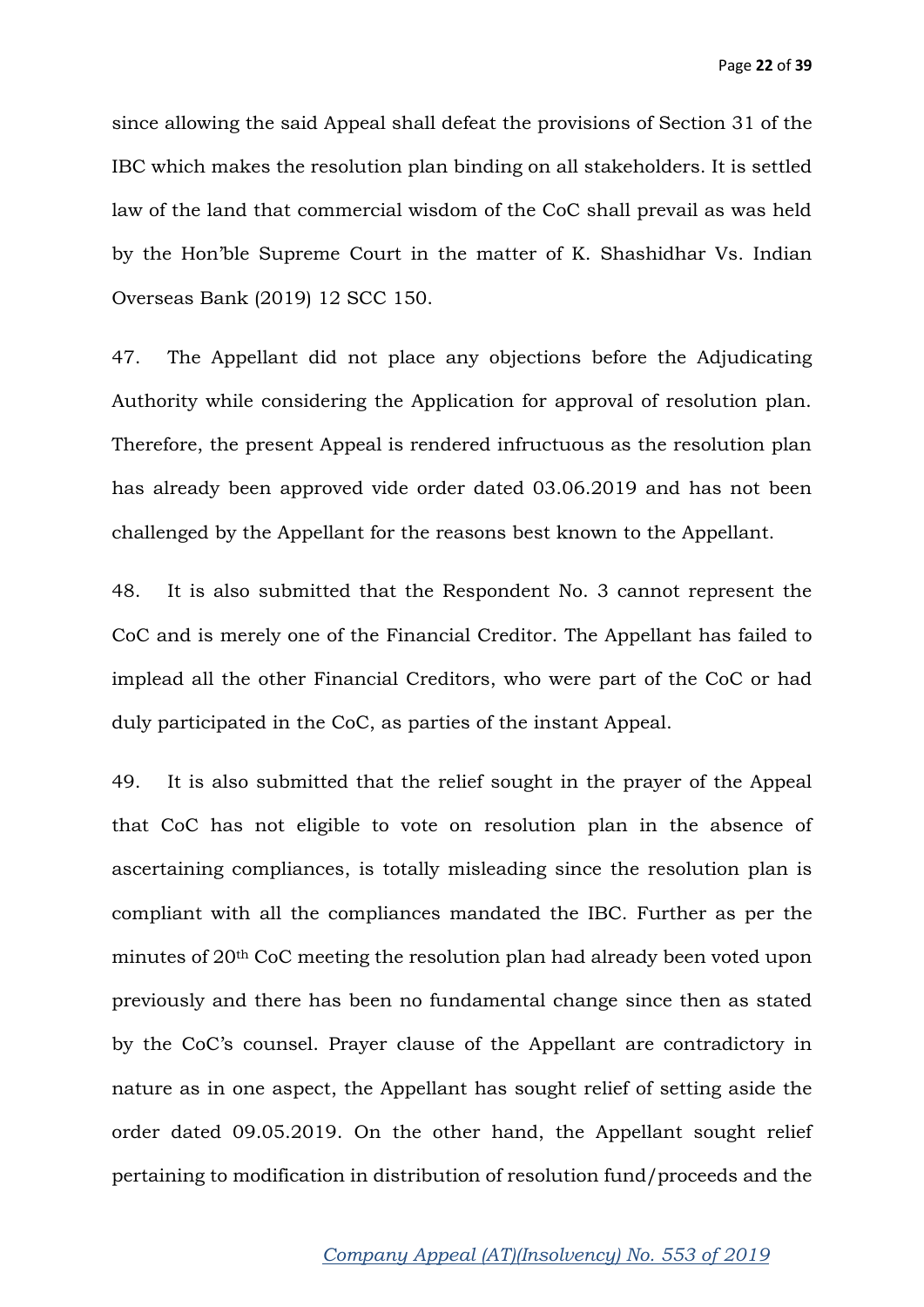part of resolution plan pertaining to enforcement of security to be severed from the rest of the resolution plan. The contradictory nature of relief sought by the Appellant in the Appeal whereby the Appellant has sought alternate prayer for modification of resolution plan while at the same time seeking declaration that the resolution plan is illegal, clearly shows the Appellant misconception and malafide in preferring the Appeal. Thereby it is liable for dismissal.

50. Ld. Counsel for the Respondent No. 3 further submitted that as per the Memorandum of Understanding (MOU) dated 30.05.2014 which was executed between 6 Financial Creditors (who are the members of CoC) including the Respondent No. 3 and the Appellant. It is further submitted that, a pari passu charge was created upon the trademarks (As the Corporate Debtor had availed lending under in multiplicity banking facility as opposed to a consortium lending) however, the claim of the Appellant that the Appellant has a exclusive security over the trademarks is misleading and the Appellant has conceded material details pertaining to the MOU of the Appeal, also the contentions of the Appellant in the ground to their Appeal that they are similarly situated Financial Creditors is wrong. It is pertinent to mention here that all the five CoC members (Canara Bank, Axis Bank, ICICI Bank, IDFC Bank and Kotak Mahindra Bank) out of six members, who have instituted MOU dated 30.05.2014 voted in favour of the resolution plan.

51. It was in the 20th meeting when the resolution plan was considered for voting that the Appellant raised an objection pertaining to distribution of the funds/proceeds under the resolution plan despite effect with the same was

### *Company Appeal (AT)(Insolvency) No. 553 of 2019*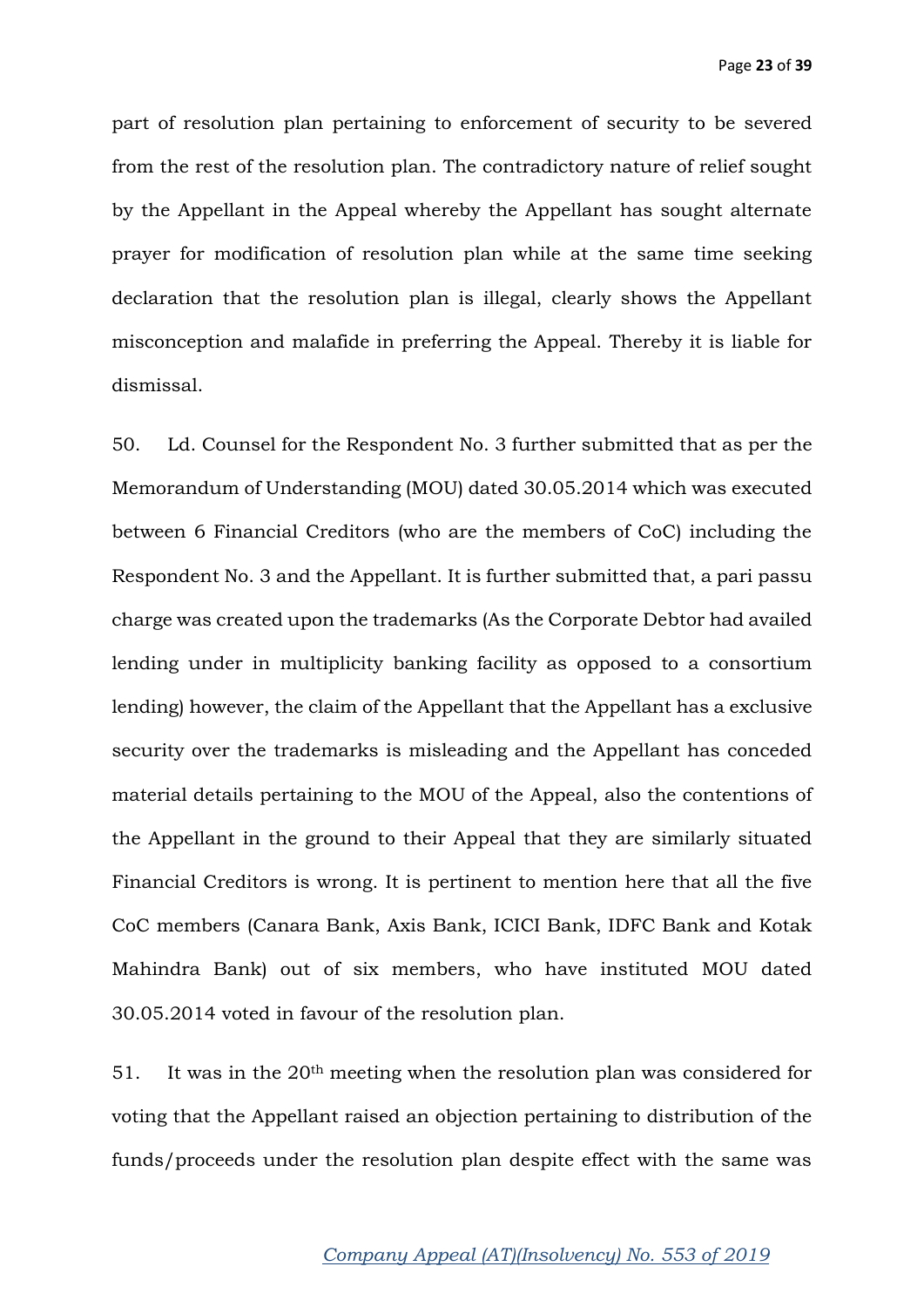discussed at length in many meetings prior to that. However, the Appellant failed to propose any methodology for distribution of funds and as such the approval of resolution plan is a commercial decision of the CoC, the Appellant does not have any locus standi to interfere with the commercial wisdom of the CoC. For the reasons, it is prayed that the Appeal be dismissed with costs.

52. After hearing Ld. Counsels for the parties, we have gone through the record and written submissions filed by the parties.

53. The following issues arose for our consideration:-

(i) Whether the Appellant has an exclusive security/charge over the trademarks?

(ii) Whether the criteria for FCs category A and B is based on sound principle?

(iii) Whether the Resolution Plan is discriminatory and in violation of the IBC?

(iv)Whether once the Resolution Plan is approved by the CoC, it cannot be questioned even if it discriminates between two sets of creditors who are similarly situated?

(v) Whether the Appellant was required to challenge the subsequent order dated 03.06.2019 whereby the Resolution Plan has been approved by the Adjudicating Authority?

54. It is an admitted fact that the distribution of resolution fund between the creditors was very challenging task and even CoC was unable to form any consensus on distribution of the resolution fund. Therefore, the Resolution Applicant was directed to distribute the resolution fund among the creditors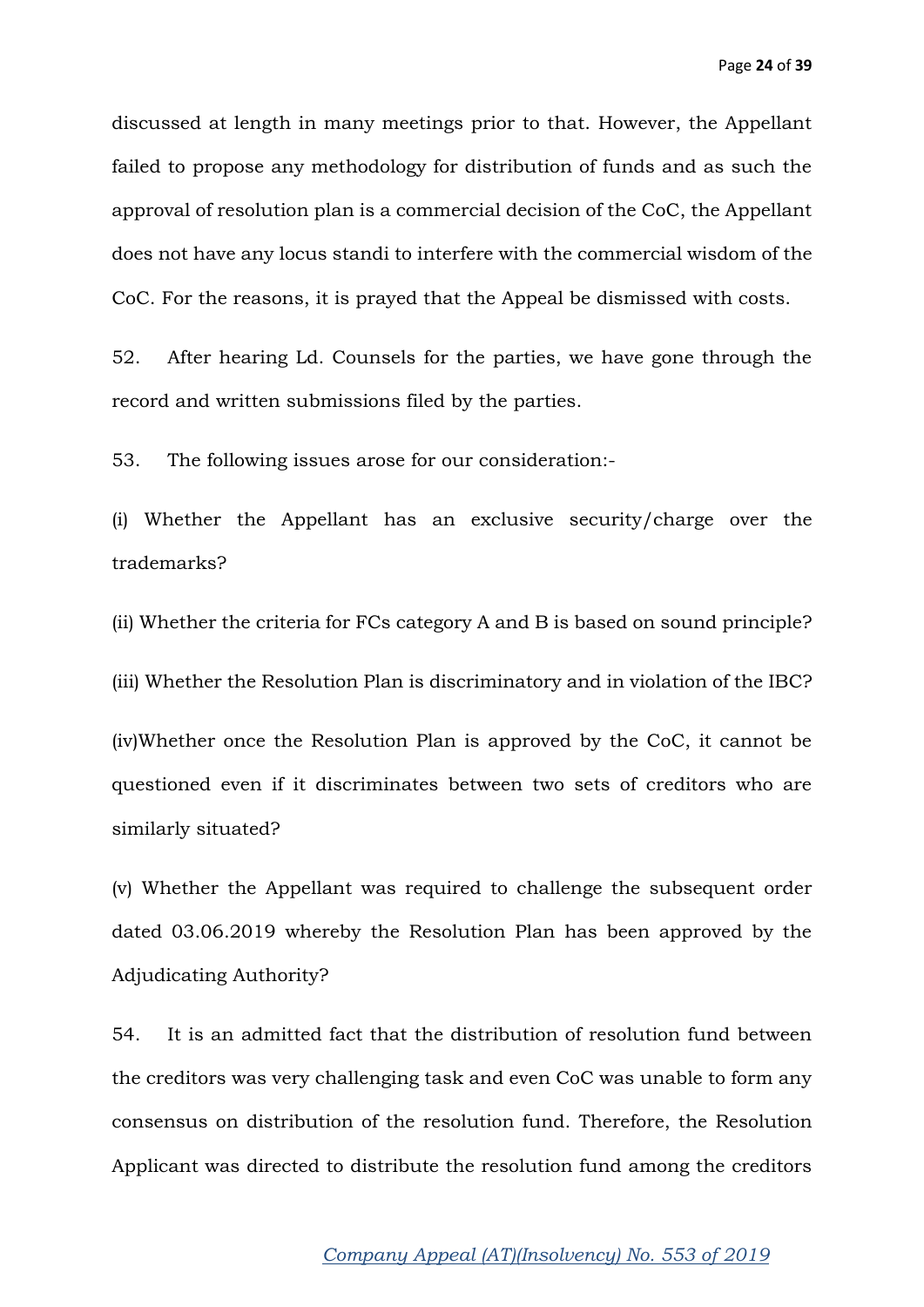of the Corporate Debtor. According to the Resolution Applicant, it had carried out valuation of individual assets of the Corporate Debtor and the enterprise valuation of the Corporate Debtor. The Resolution Applicant then identifies the core-assets and non-core assets of the Corporate Debtor in order to come up with viable resolution plan. The core assets constituted such assets which were pursued by the Resolution Applicant as essential and are integral for running of the Corporate Debtor as going concern and for running day to day activities of the Corporate Debtor. The non-core assets were the assets which in the opinion of Resolution Applicant were not required for running and / or managing day to day activities of the affairs of the Corporate Debtor. Accordingly, the Resolution Applicant identifies those Financial Creditors having exclusive charge on the non-core assets and assigned them the status of FCs category B. It has been proposed in the resolution plan that FCs category B shall get ownership interest on their respective non-core assets in terms of the resolution plan. All the other Financial Creditors of the Corporate Debtor were assigned category A. There are 37 Financial Creditors which fall under the Financial Creditors category A and 8 Financial Creditors which fall under the category B. The Appellant (IDBI) falls under the category A. The resolution plan was put up before the CoC and the CoC in the 20th CoC meeting held on 10.12.2018 exercising its discretion approved the resolution plan by 81.39% majority of CoC.

#### **Issue No. (i)**

Whether the Appellant has an exclusive security/charge over the trademarks?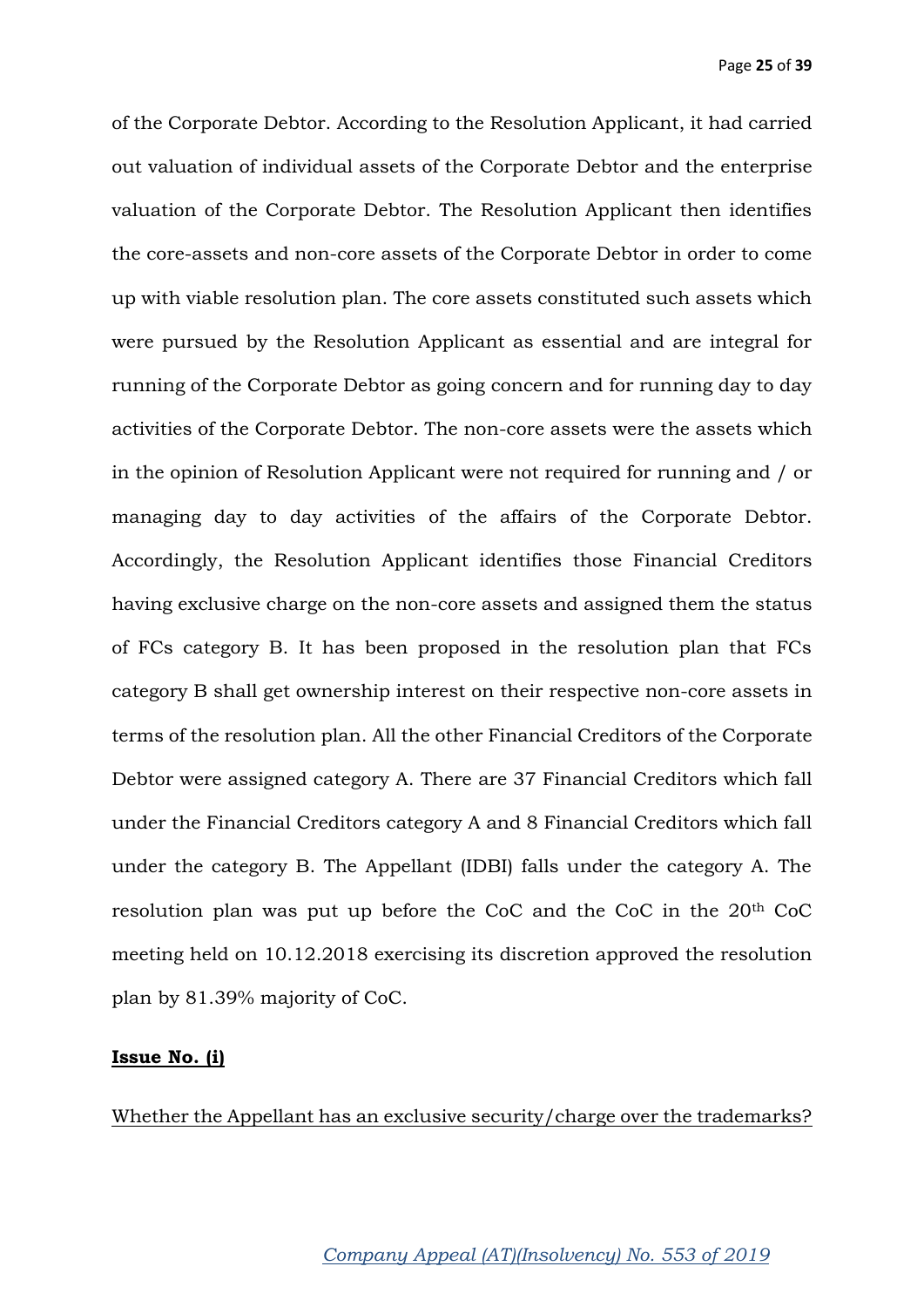55. As per the Appellant, the deed of hypothecation was executed on 03.09.2012 by the Corporate Debtor and T.V.Vinayakravi Reddy and T Venkatram Reddy i.e. the Corporate Debtor and the ex-promoters of the Company in favour of the Appellant (IDBI Bank) and since the borrower was not in a position to create charge on its fixed assets, the borrower agreed to create charge on its trademarks of Deccan Chronicle, the Asian Age, Andhra Bhoomi and Financial Chronicle owned by Hypothecators.

56. Ld. Counsel for the Appellant raised an objection that the Hypothecation deed is executed by the Corporate Debtor and the expromoters of the Corporate Debtor Company jointly. The Corporate Debtor and its promoters had created exclusive security over the trademarks viz Deccan Chronicle, the Asian Age, Andhra Bhoomi and Financial Chronicle (together trademarks) in favour of the Appellant, pursuant to the deed of hypothecation dated 03.09.2012. The Respondents have unconditionally accepted the contains of the hypothecation deed. A perusal of clause 3 of hypothecation deed conclusively established that the trademarks are a joint property of the Corporate Debtor and its promoters and not sole property of the Corporate Debtor. The resolution plan, therefore, cannot extinguish the Appellant's security rights over the said trademarks as such rights have been created by persons other than the Corporate Debtor as well. For this purpose, Ld. Counsel for the Appellant has drew our attention towards the clause 2.8 of the plan which provides that security interest created by a third party shall not extinguish under the plan, however, the same is made subject to clause 4.3. The Clause 4.3 provides to extinguish the security created over the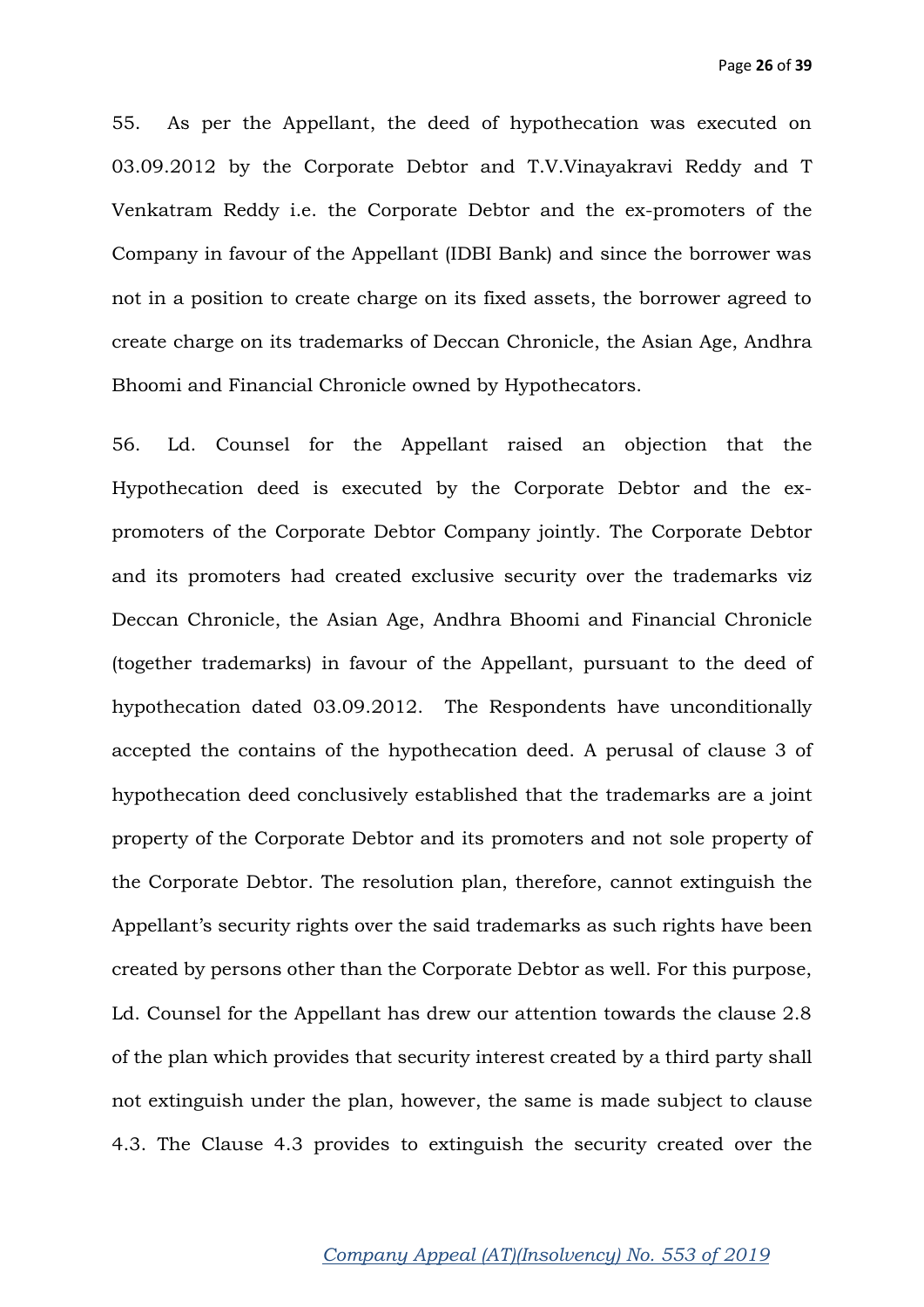trademarks by the Corporate Debtor and the ex-promoters in favour of the Appellant. The Resolution plan can only contain provisions in relation to assets and liabilities of the Corporate Debtor and not other third persons. Ld. Counsel for the Respondent No. 2 unable to convince us that how the clause 4.3 is in consonance with the deed of hypothecation.

57. Now, we have considered the MOU dated 13.05.2014, the MOU executed subsequently inter se between the lenders, does not and indeed cannot override or nor supersede hypothecation deed or the facts of the ownership of the trademarks. The Respondents have failed to provide a single provision in the MOU which would support their main contention that MOU allegedly prevails over the hypothecation deed. Ld. Adjudicating Authority in the impugned order held that six Financial Creditors who executed the MOU in respect of the trademarks of the Corporate Debtor Company having authority to sale the trademarks and distribute the funds among them. Thus, the Appellant (IDBI) is having  $1/6$ <sup>th</sup>charge over the trademarks of the Corporate Debtor, we have examined this finding.

58. The MoU was executed much before the Insolvency Petition and was executed solely to record a private understanding between the lenders of the Corporate Debtor to enable the sale of the trademarks by the Appellant with the others lenders agreeing not to seek restrain on such sale in the DRT proceedings filed by them against the Corporate Debtor. The Respondents have failed to counter the averments that the MOU in clause 2(b) records that the Appellant was to affect the sale of trademarks. This is because the trademarks were charged in favour of the Appellant alone. Para 1(c) of MOU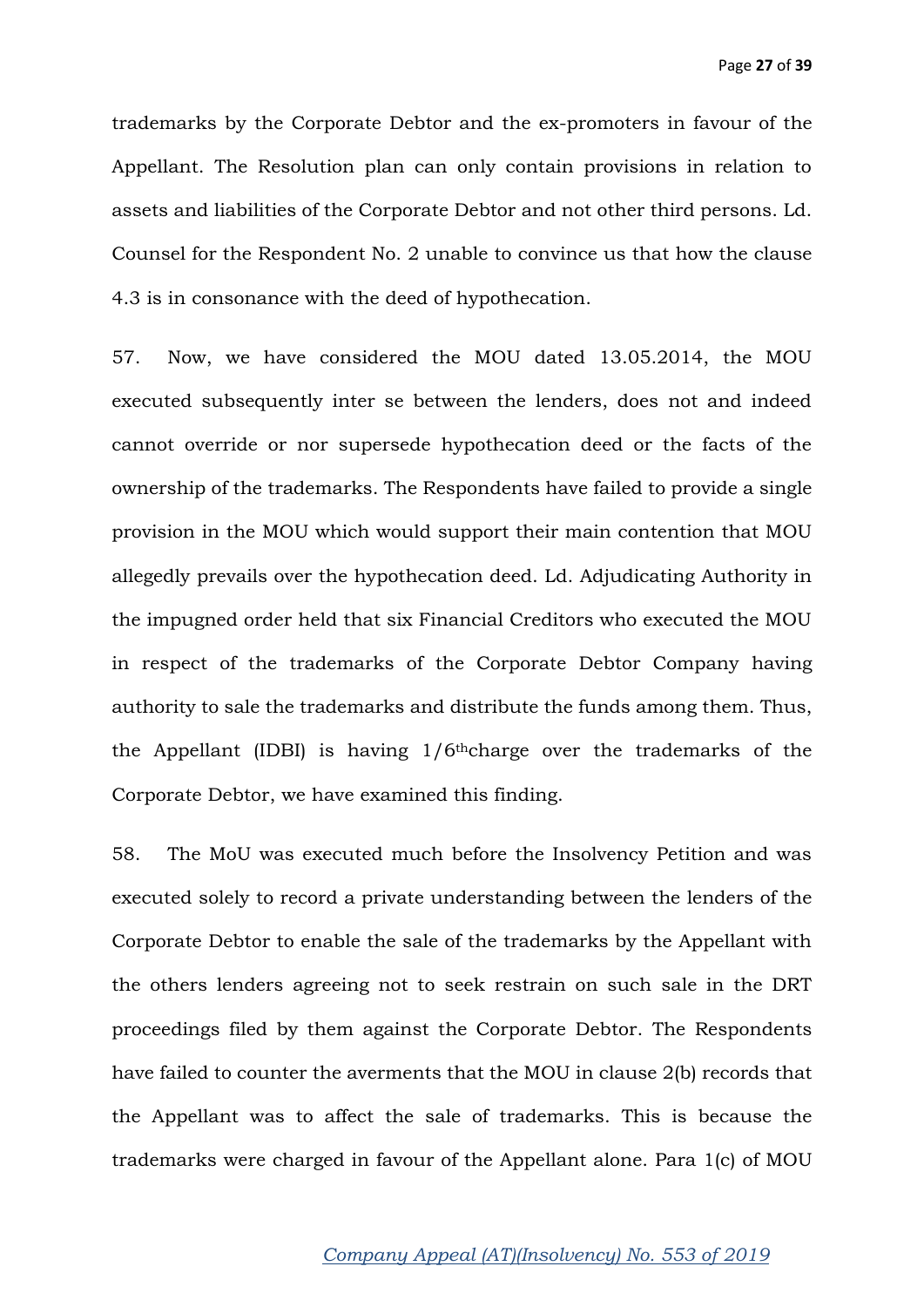stipulates that the MOU does not in any manner alter, modify and impair any rights claims interests of parties against the Corporate Debtor, under their respective agreements. In Clause 5 of the MOU describes, the scope of MOU "(iii) nothing contained in this MOU is intended or meant to alter, modify or impair any of the rights claims and interest of the parties against the Company or guarantors under the financing documents or to that extent between the creditors inter se (iv) No parties shall use this MOU either as a defence against any other creditors or for any purpose beyond the scope of transaction enshrined in this MOU. Clause 6 of the MOU, Effective date and Term:-

"This MOU shall be binding on the parties from the date of this MOU and the parties agreed to adhere to the timeline for the common benefit of the parties. The validity of this MOU shall be a period of 12 months from the date of this MOU which can be extended on mutual consent of the parties."

59. With this term, the effective date of the MOU is 30.05.2014 and the validity of this MOU for 12 months means 29.05.2015. It is not pleaded by the Respondents that after 12 months the validity of MOU was extended by the parties. In the MOU there is no condition that all six parties shall share  $1/6$ <sup>th</sup> of the sale proceeds. Whereas clause (e) provides that "Wherein it was decided that the parties can jointly proceed with the sale of trademarks and the sale proceeds so realised shall be deposited into a designated escrow account in the manner as provided in this MOU and then shared amongst the parties based on a mutually agreed sharing ratio.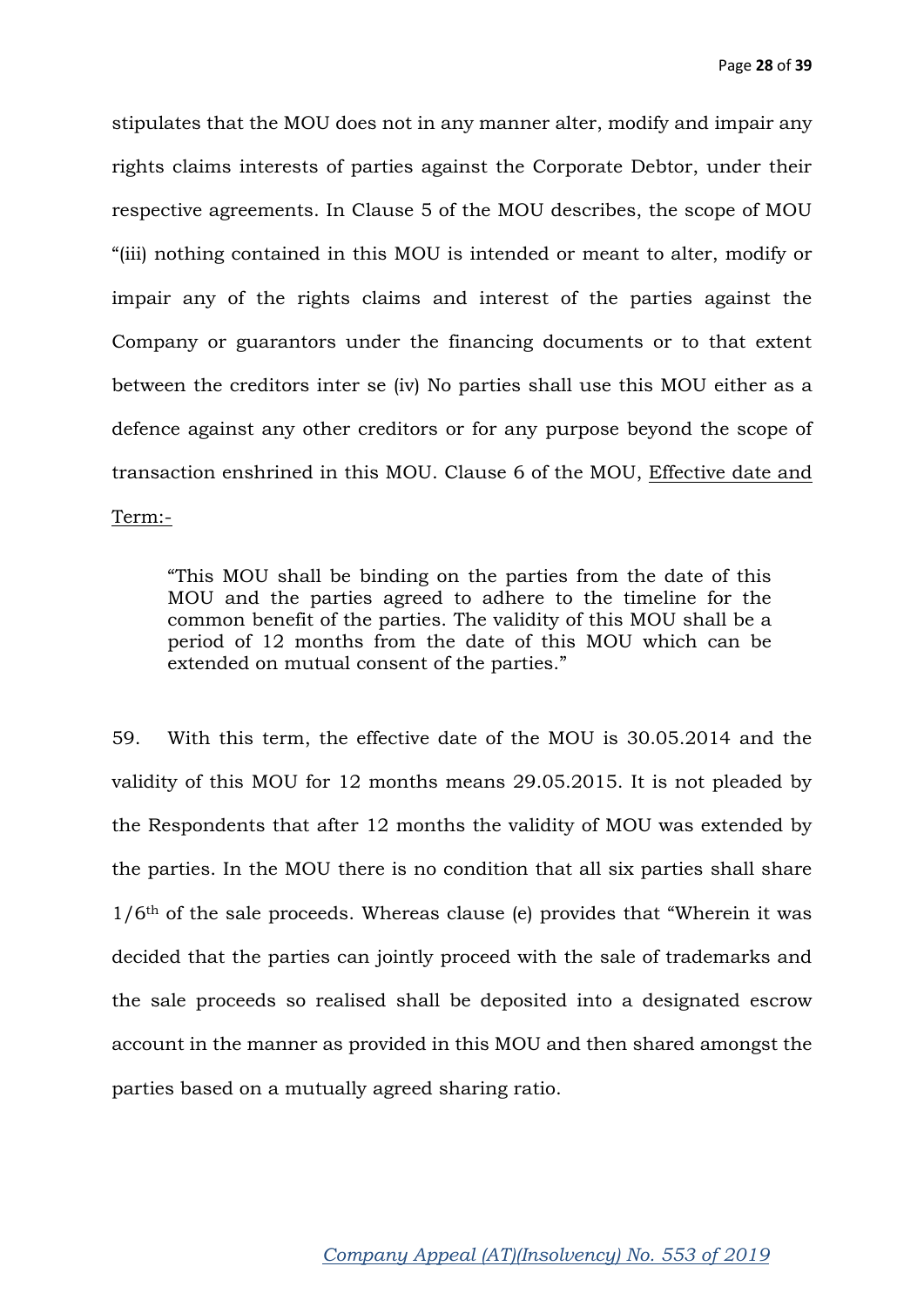60. No document on record that pursuant to the aforesaid term it was agreed between the parties that they will share the sale proceeds of trademarks equally i.e.  $1/6<sup>th</sup>$ . In the aforesaid facts, we are unable to convince with the findings of Ld. Adjudicating Authority that the Appellant (IDBI) is having only 1/6th charge over the trademarks of the Corporate Debtor. On the other hand, we are of the view that the MOU is valid only for one year i.e. 29.05.2015 whereas the resolution plan was approved by the CoC in the  $20<sup>th</sup>$ CoC meeting held on 10.12.2018. We hold that as per the hypothecation deed dated 03.09.2012 the Appellant has an exclusive charge over the trademarks of the Corporate Debtor.

### **Issue No. (ii)**

#### Whether the criteria for FCs category A and B is based on sound principle?

61. Admittedly, the Resolution Applicant has divided the Financial Creditors into two categories i.e. category A and B, this categorization was made on the basis of core-assets and non-core assets of the Corporate Debtor over which the Financial Creditors have got some security interest. Category A are those assets which are required for the Corporate Debtor for running the business and non-core assets are those assets which are not required for running the business. There are 37 Financial Creditors of the Corporate Debtor who fall under the category A and there are 8 Financial Creditors who fall under the category B. The Appellant (IDBI) and other Financial Creditors are in category A. The Financial Creditors category B are granting to retain the security created in their favour should be given less in distribution in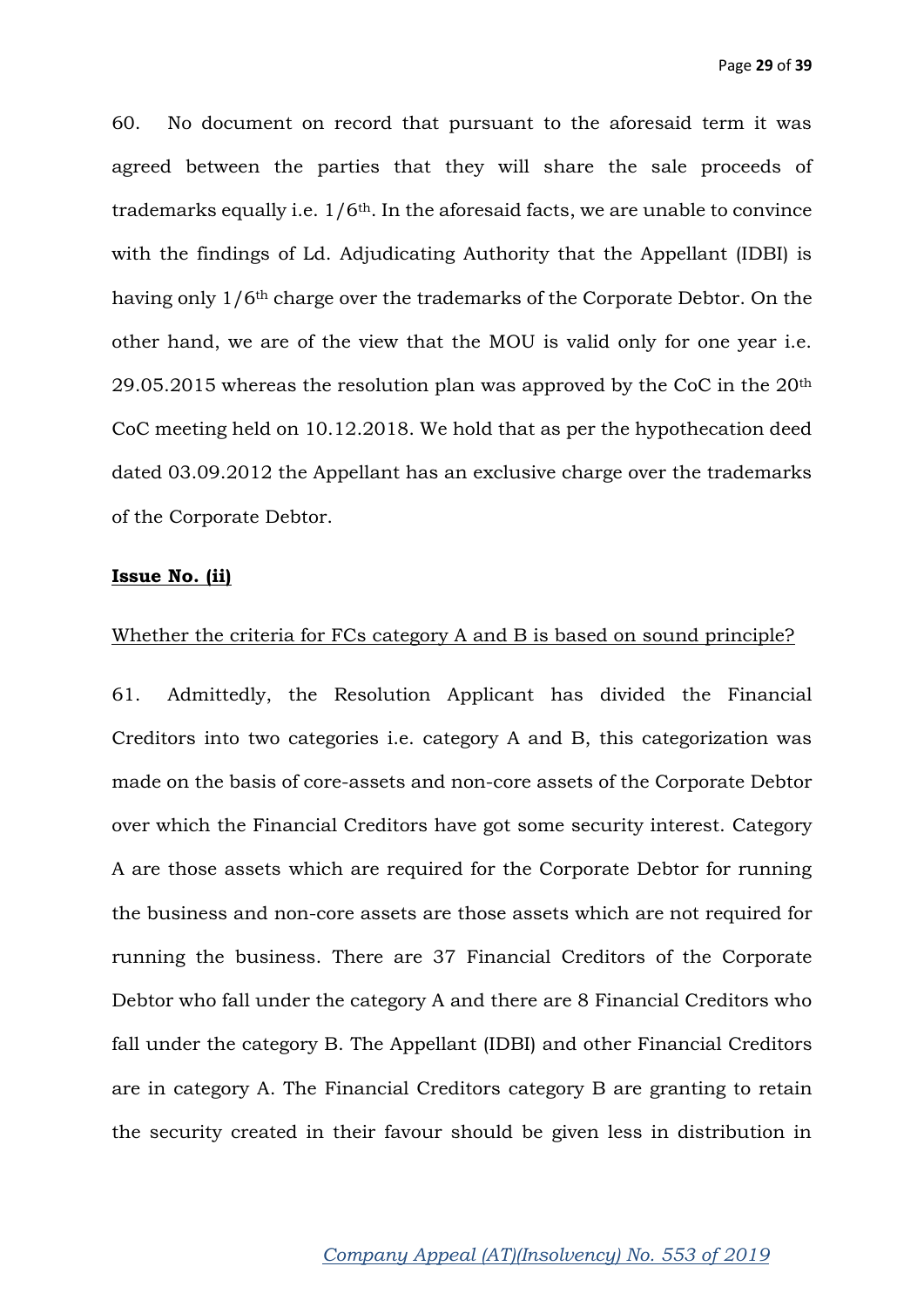category B to the extent value of securities they are entitled to retain. There is no answer to this favour for FCs of category B.

62. According to the Resolution Applicant the categorization was made on the basis of the core-assets and non-core assets of the Corporate Debtor, however, the Resolution Applicant to justify the distribution has evolved an another basis of distribution i.e. exclusive prime and collateral security besides holding securities on pari passu basis. The Resolution Applicant tried to justify the distribution erroneously argued that the Appellant has no exclusive charge over the trademarks of the Corporate Debtor. therefore, the Appellant got less amount in comparison to Canara Bank.

63. Ld. Adjudicating Authority in the impugned order held that the Financial Creditors holding security interest over the assets of the Corporate Debtor were given higher amount from out of the resolution fund, then those who are not holding security interest or holding security interest which is lower in value. According to the Adjudicating Authority a Financial Creditors who has a higher amount of security, it will get more amount out of the resolution fund in comparison to a Financial Creditor who has holding security interest of lower value, he will get a lower amount out of the resolution fund. It means, the Adjudicating Authority has evolved a new basis which is not pleaded by any of the parties.

64. The Resolution Applicant unable to justify the basis of categorization of the Financial Creditors in category A and B. It is undisputed that when this resolution plan was submitted before the CoC at that time the Appellant has raised a serious objection in regard to categorization. The Resolution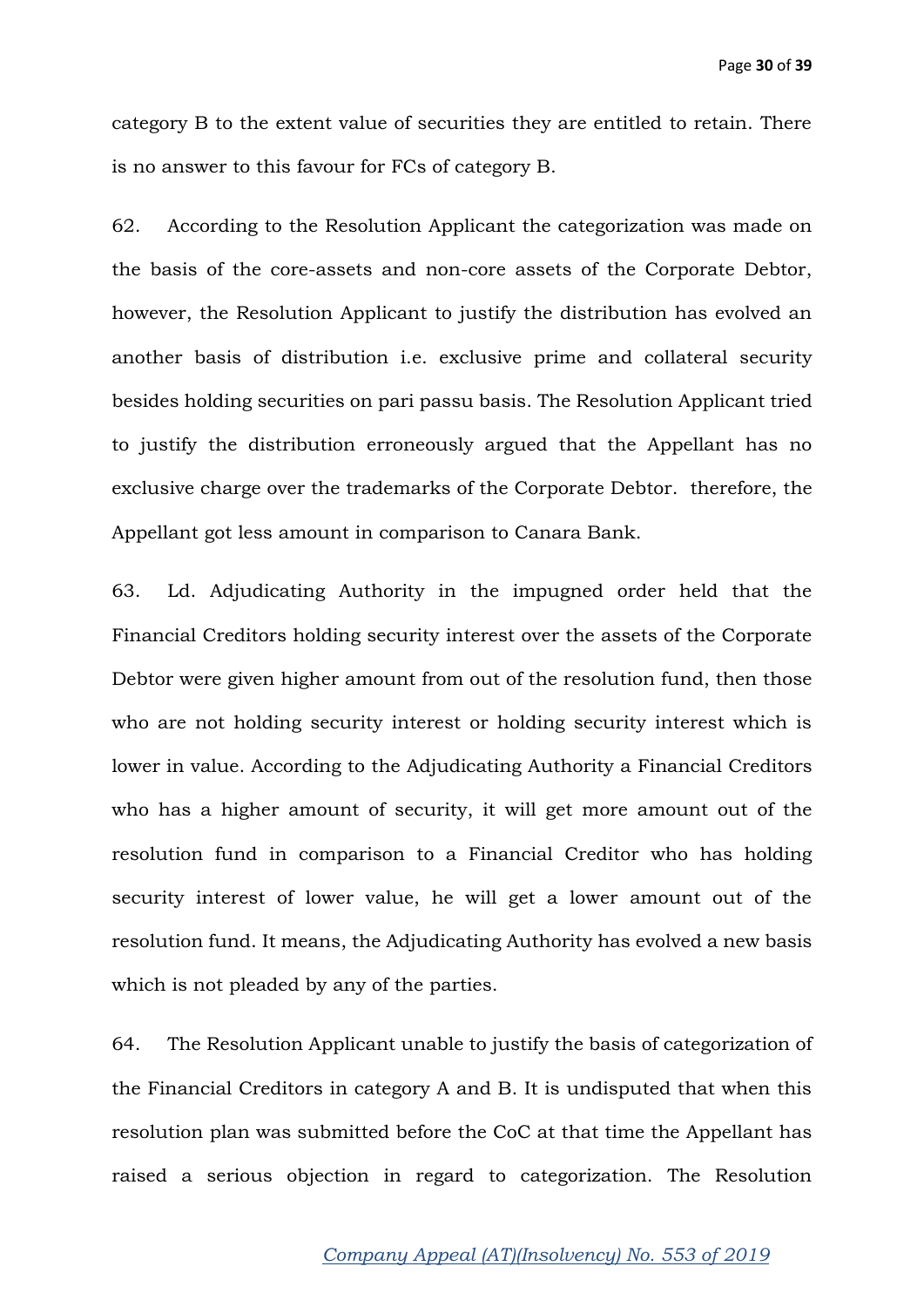Applicant is unable to convince us that the categorization is based on sound principle.

#### **Issue No. (iii)**

#### Whether the Resolution Plan is discriminatory and in violation of the IBC?

65. As per the plan the upfront cash revolution amount offered to the Financial Creditors is Rs. 350 Crores and the amount offered to the Appellant is 13,49,75,617 which comprises merely 4.11% of the total upfront cash resolution amount offered by the Resolution Applicant. It is lower than the pro-rata entitlement in the upfront cash resolution amount. It was contended, the claim of IDBI Bank which was admitted by the RP was Rs. 549,08,19,434 whereas Rs. 13,49,66,028 allotted to the Appellant which constitute 6.71% of the total claims admitted by RP. Whereas the amount allotted to the Appellant constituted just 3.86% of the upfront amount offered by the Resolution Applicant. Ld. Counsel for the Appellant submitted that Canara Bank whose claim was Rs. 827,13,48,319 which constitute 10.11% in the total admitted claim of the Financial Creditors and the Canara Bank was allotted Rs. 124,24,16,833 and its share in the upfront amount is 35.50% which is over and above the pro rata entitlement of the bank in the upfront amount. There is a discrimination between the Financial Creditors in the matter of allotting amount from out of the upfront amount. For the ready reference, the table setting forth the pro-rata shares of admitted claim and the total payment offered to the Financial Creditors is as under: -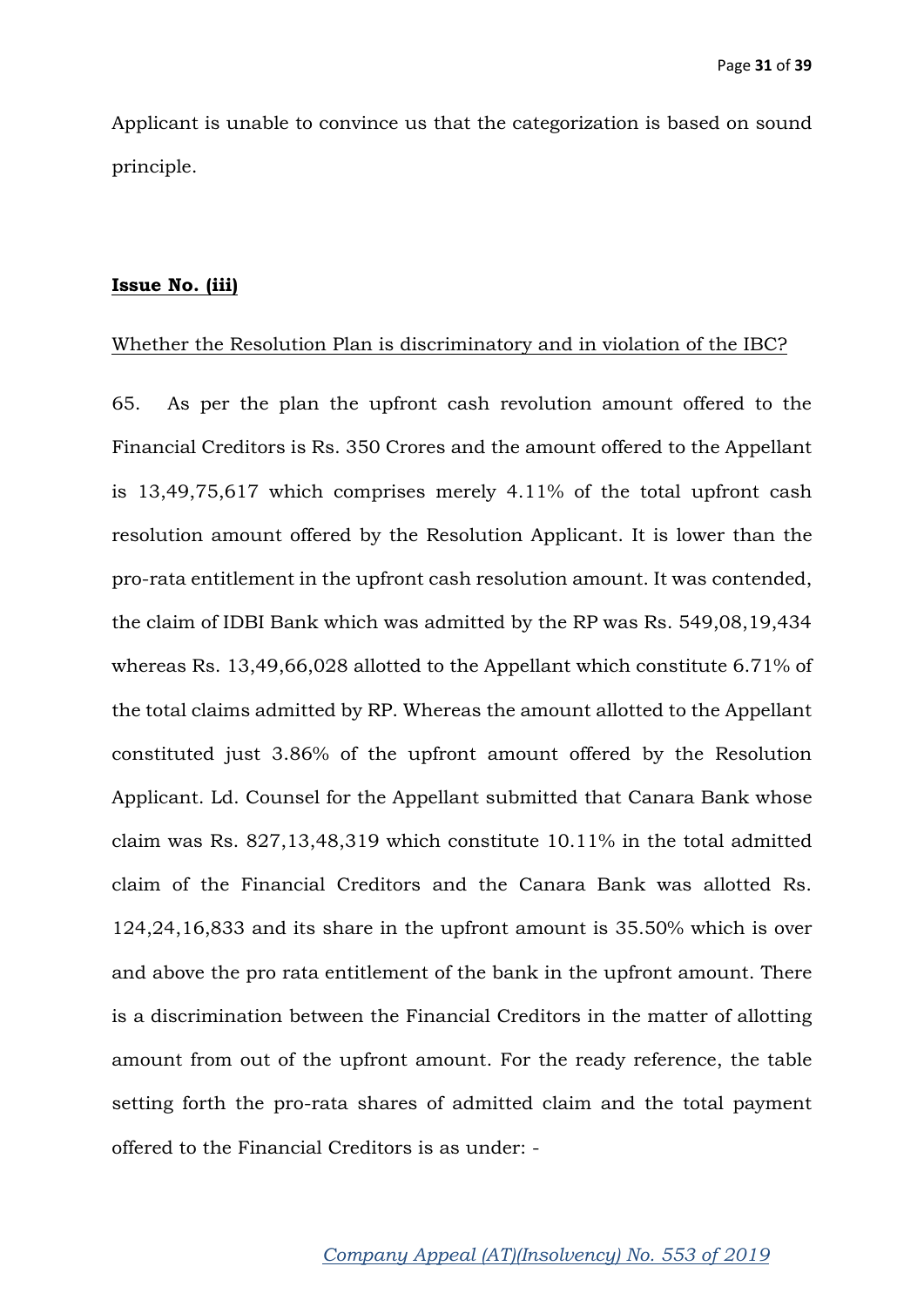A table setting forth the pro-rata shares of admitted claims of Financial Creditors as against the total payment offered to them under the Resolution Plan: ×

| Sr.<br>No. | Financial<br>Creditor                           | Admitted<br>claims of the<br>Financial<br>Creditor<br>(in Rupees) | pro-rata<br>share in the<br>total<br>admitted<br>claims of all<br>the<br>Financial<br>Creditors<br>(in<br>percentage) | Settlement<br>amount<br>offered as<br>per the<br>Resolution<br>Plan dated<br>11.12.2018<br>(in Rupees) | pro-rata<br>share in the<br>total<br>resolution<br>amount<br>offered to<br>the<br>Financial<br>Creditors<br>(1n)<br>percentage) |
|------------|-------------------------------------------------|-------------------------------------------------------------------|-----------------------------------------------------------------------------------------------------------------------|--------------------------------------------------------------------------------------------------------|---------------------------------------------------------------------------------------------------------------------------------|
| 1.         | Andhra Bank                                     | 374, 22, 73, 435                                                  | 4.57                                                                                                                  | 9,50,00,000                                                                                            | 2.66                                                                                                                            |
| 2.         | Axis Bank Ltd.                                  | 808, 13, 64, 102                                                  | 9.88                                                                                                                  | 45.00,00,000                                                                                           | 12.59                                                                                                                           |
| 3.         | Canara Bank                                     | 827, 13, 48, 319                                                  | 10.11                                                                                                                 | 125,00,00,000                                                                                          | 34.96                                                                                                                           |
| 4.         | Central Bank of<br>India                        | 106, 10, 68, 746                                                  | 1.30                                                                                                                  | 1,70,00,000                                                                                            | 0.48                                                                                                                            |
| 5.         | Corporation<br>Bank                             | 192,28,01,475                                                     | 2.35                                                                                                                  | 3,50,00,000                                                                                            | 0.98                                                                                                                            |
| 6.         | Ganga<br>Properties Pvt.<br>Ltd.                | 92,43,015                                                         | 0.01                                                                                                                  | 1,00,000                                                                                               | 0.0028                                                                                                                          |
| 7.         | Hamilton &<br>Company Ltd.                      | 3,69,72,055                                                       | 0.05                                                                                                                  | 5,00,000                                                                                               | 0.014                                                                                                                           |
| 8.         | <b>HDFC</b> Bank<br>Ltd.                        | 95,77,20,076                                                      | 1.17                                                                                                                  | 1,10,00,000                                                                                            | 0.31                                                                                                                            |
| 9.         | Housing<br>Development<br>Finance Corp.<br>Ltd. | 83,52,32,877                                                      | 1.02                                                                                                                  | 95,00,000                                                                                              | 0.27                                                                                                                            |
| 10.        | <b>ICICI</b> Bank<br>Ltd.                       | 954,26,19,075                                                     | 11.66                                                                                                                 | 50,00,00,000                                                                                           | 13.99                                                                                                                           |
| 11.        | ICICI<br>Securities Ltd.                        | 72,05,00,000                                                      | 0.88                                                                                                                  | 50,00,000                                                                                              | 0.14                                                                                                                            |
| 12.        | IDBI Bank Ltd.                                  | 549,08,19,434                                                     | 6.71                                                                                                                  | 14,00,00,000                                                                                           | 3.92                                                                                                                            |
| 13.        | <b>IDFC Bank</b><br>Ltd.                        | 197,95,45,586                                                     | 2.42                                                                                                                  | 6,00,00,000                                                                                            | 1.68                                                                                                                            |
| 14.        | IFCI Ltd.                                       | 33,99,06,631                                                      | 0.42                                                                                                                  | 40,00,000                                                                                              | 0.11                                                                                                                            |
| 15.        | <b>IndiaBulls</b><br>Housing<br>Finance Ltd.    | 165,80,96,289                                                     | 2.03                                                                                                                  | 3,40,00,000                                                                                            | 0.95                                                                                                                            |
| 16.        | <b>Indian Overseas</b><br>Bank                  | 150,04,80,808                                                     | 1.83                                                                                                                  | 4,00,00,000                                                                                            | 1.12                                                                                                                            |
| 17.        | Jay Shree Tea<br>& Industries<br>Ltd.           | 9,45,95,890                                                       | 0.12                                                                                                                  | 11,00,000                                                                                              | 0.03                                                                                                                            |
| 18.        | The Karur<br>Vysya Bank<br>Ltd.                 | 76,58,11,177                                                      | 0.94                                                                                                                  | 90,00,000                                                                                              | 0.25                                                                                                                            |
| 19.        | Karvy Financial                                 | 97,61,25,457                                                      | 1.19                                                                                                                  | 2,00,00,000                                                                                            | 0.56                                                                                                                            |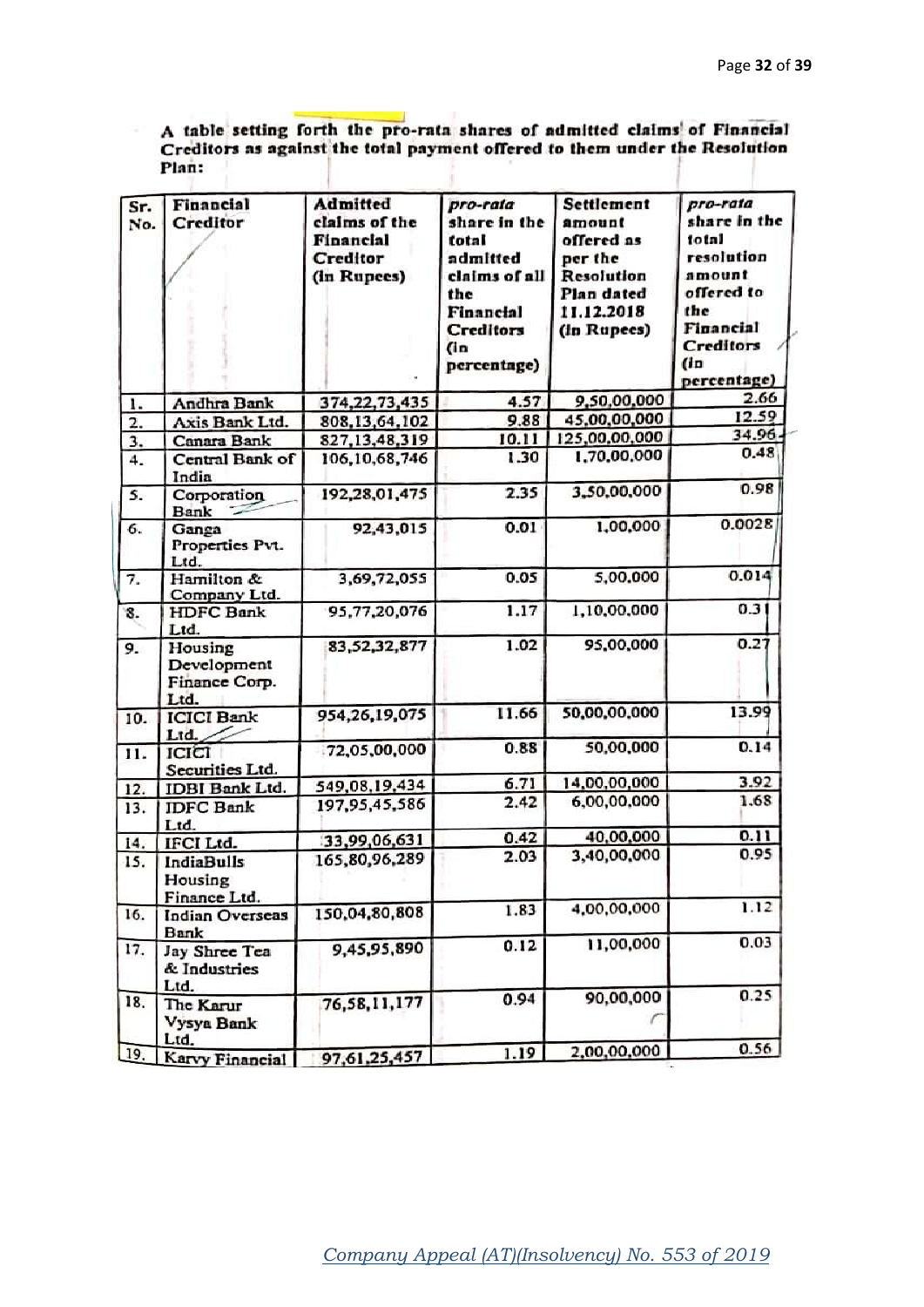|     | Services Ltd.                                                                                                                                                                                 |                  |      |              |        |
|-----|-----------------------------------------------------------------------------------------------------------------------------------------------------------------------------------------------|------------------|------|--------------|--------|
| 20. | Kotak<br>Mahindra Bank<br>Ltd.                                                                                                                                                                | 183,58,17,779    | 2.24 | 10,20,00,000 | 2.85   |
| 21. | <b>L&amp;T</b> Finance<br>Ltd.                                                                                                                                                                | 48,01,01,706     | 0.59 | 50,00,000    | 0.14   |
| 22. | Life Insurance<br>Corp. of India                                                                                                                                                              | 464,73,39,462    | 5.68 | 11,40,00,000 | 3.19   |
| 23. | Pegasus Asset<br>Reconstruction<br>Pvt. Ltd.                                                                                                                                                  | 246,90,96,892    | 3.02 | 18,20,00,000 | 5.09   |
| 24. | Photon Infotech<br>Pvt. Ltd.                                                                                                                                                                  | 9,34,52,711      | 0.11 | 10,00,000    | 0.028  |
| 25. | Religare<br>Finvest Ltd.                                                                                                                                                                      | 142,44,01,462    | 1.74 | 4,00,00,000  | 1.19   |
| 26. | Suhani Trading<br>& Investment<br>Consulatnts<br>Pvt. Ltd.                                                                                                                                    | 320,02,65,453    | 3.91 | 3,70,00,000  | 1.03   |
| 27. | National<br>Pension System<br>Trust (NPS<br>Trust) A/c SBI<br>Pension Fund<br><b>Scheme Central</b><br>Govt. - SBI<br><b>Pension Funds</b><br>Pvt. Ltd.<br>(Central Govt.)                    | 17,09,20,548     | 0.21 | 20,00,000    | 0.056  |
| 28. | National<br><b>Pension System</b><br><b>Trust (NPS</b><br>Trust) A/c SBI<br><b>Pension Fund</b><br><b>Scheme Central</b><br>Govt. - SBI<br><b>Pension Funds</b><br>Pvt. Ltd. (State<br>Govt.) | 17,09,20,548     | 0.21 | 20,00,000    | 0.056  |
| 29. | SREI<br>Infrastructure<br>Finance Ltd.                                                                                                                                                        | 296, 93, 73, 143 | 3.63 | 13,80,00,000 | 3.86   |
| 30. | Softlink<br>Merchants Pvt.<br>Ltd.                                                                                                                                                            | 91,18,220        | 0.01 | 1,00,000     | 0.0028 |
| 31. | State Bank of<br>India SAMB                                                                                                                                                                   | 90,67,45,682     | 1.11 | 1,00,00,000  | 0.28   |
| 32. | <b>Tata Capital</b><br>Financial<br>Services Ltd.                                                                                                                                             | 182,71,62,573    | 2.23 | 1,80,00,000  | 0.50   |
| 33. | The Jammu &<br>Kashmir Bank<br><b>1.1</b>                                                                                                                                                     | 84,22,89,000     | 1.03 | 95,00,000    | 0.27   |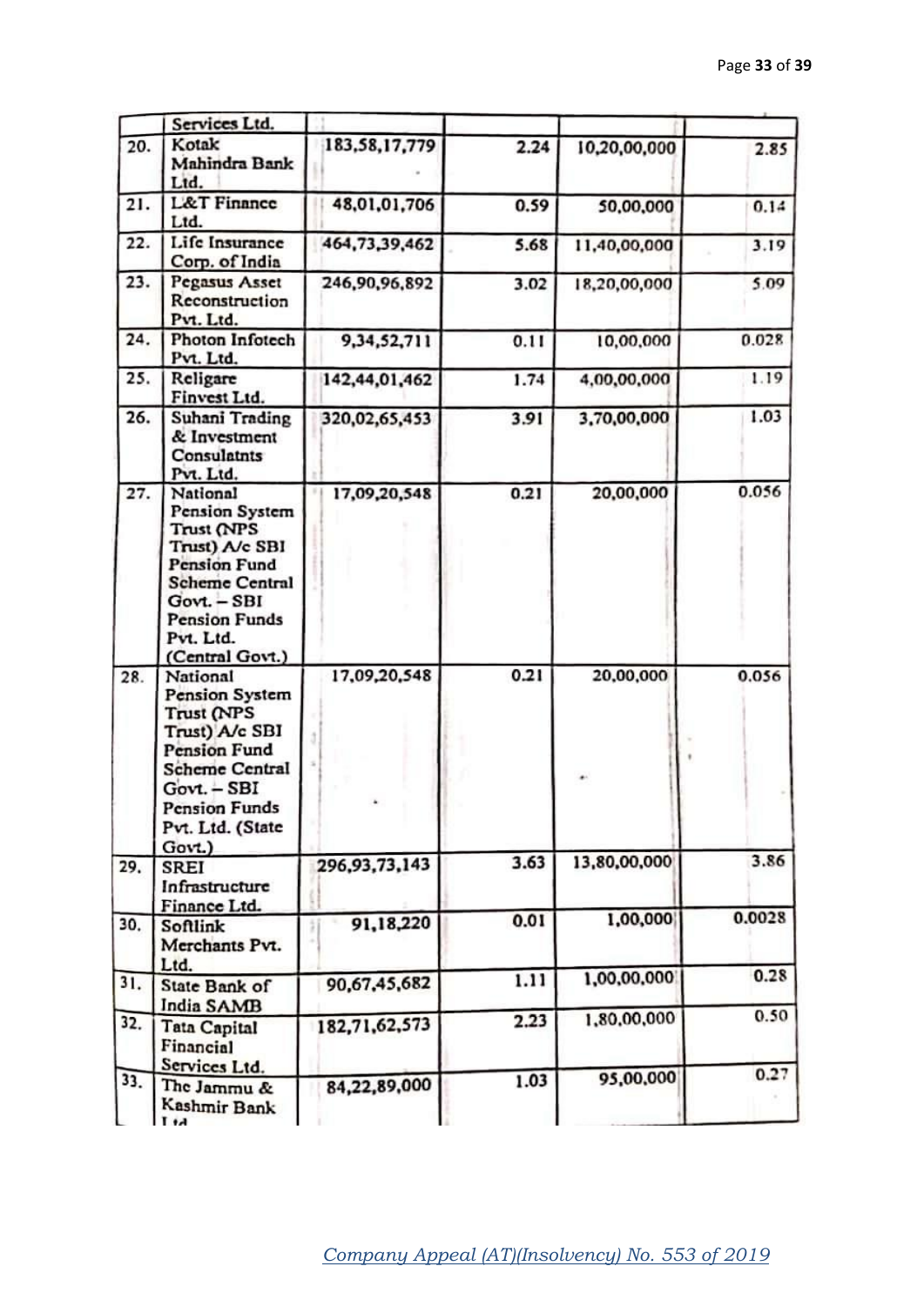| 34. | UV Asset<br>Reconstruction<br>Co. Ltd. | 1193,20,96,653    | 14.59  | 22,40,00,000  | 6.26   |
|-----|----------------------------------------|-------------------|--------|---------------|--------|
| 35. | Unilazer<br>Ventures Pvt.<br>Ltd.      | 36,44,38,487      | 0.45   | 40,00,000     | 0.11   |
| 36. | V Shankar                              | 45,77,63,839      | 0.56   | 50,00,000     | 0.14   |
| 37. | Vidhi Sales Pvt.<br>Ltd.               | 1,86,29,726       | 0.02   | 2,00,000      | 0.006  |
|     | <b>TOTAL</b>                           | 8180, 64, 58, 331 | 100.00 | 357,50,00,000 | 100.00 |

66. It is a settled law, the resolution plan cannot discriminate between two sets of creditors similarly situated, as we have already discussed. The Respondents are unable to convince us that on pro-rata basis why the Canara Bank is getting more amount in comparison to the Appellant. Therefore, we hold that the resolution plan is discriminatory between two set of creditors similarly situated and is in violation of the IBC.

### **Issue No. (iv)**

Whether once the Resolution Plan is approved by the CoC, it cannot be questioned even if it discriminates between two sets of creditors who are similarly situated?

67. Ld. Counsel for the Respondents have emphasised that the Resolution plan is approved by the majority of shareholder i.e. 81.39% of members of CoC and then it is not open to challenge the same. We are unable to convince with this argument. When the resolution plan is discriminatory between the two secured creditors of the same class and Respondents are unable to justify the grounds of discrimination then certainly the Financial Creditors who get lower amount in comparison to other Financial Creditors of the same class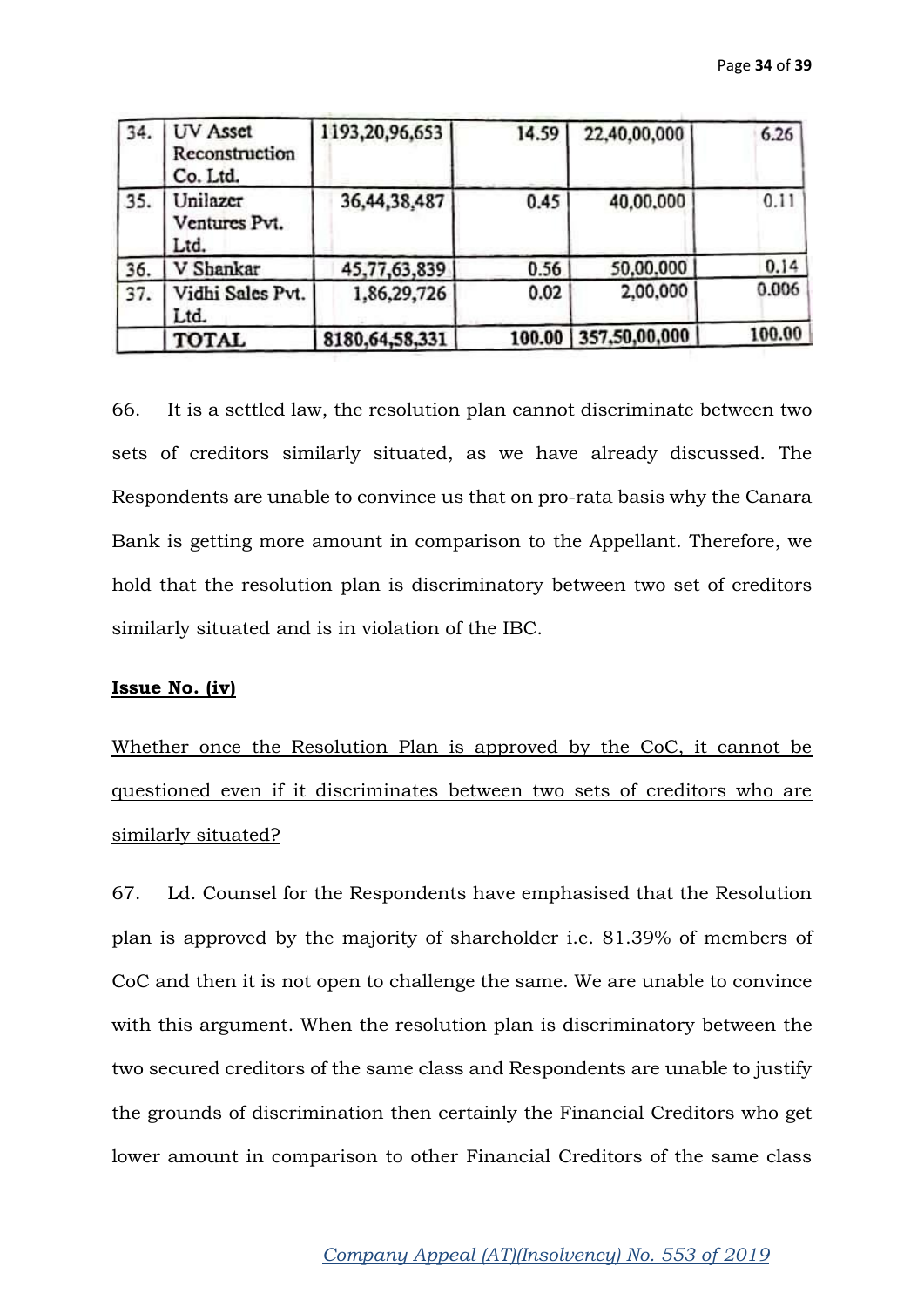can raise the issue before the Adjudicating Authority. It is not the case when the Appellant has raised the objection first time before the Adjudicating Authority, the Appellant has raised the objection at the inception when the Resolution plan put up before CoC in 20th CoC meeting on 10.12.2018 for approval.

68. In the  $20<sup>th</sup>$  CoC meeting, there was a detailed discussion about the resolution plan. The representative of IDBI has taken part in the discussion and raise some objections which are recorded in the minutes. Some of them as under:- (Please See Pg. 276, 280 and 281 of Appeal Paper Book)

"IDBI raised the question that the RA has not given any basis of distribution in the resolution plan or to the CoC members, to which the PA displayed the reply given by the RA (given hereunder) dated 28.05.2018.

The query of the IDBI is answered then the IDBI asked the CoC legal counsel whether it has seen that the plain is discriminatory or not and why is this question not being dealt with by the legal counsel and also mentioned to Mr. Mishra to specifically examine in terms of its legal validity, the 2 clauses namely 4.3 and 11.12 of the resolution plan dated 20.11.2018. It also mentioned that a specific opinion be taken whether the plan is discriminatory or not and that before putting the resolution plan to vote, all legal confirmation be obtained either from the RP's legal counsel or CoC's legal counsel. This particular issue has been raised to the RP and the CoC legal counsel and this needs to be looked into. If available data is not enough, the CoC needs to take an external opinion from a Sr. counsel.

"The IDBI first got into discussion and mentioned that before getting into the Resolution Plan, it would like to know the basis of allocation. Is it linked to security and if so, he said that let the liquidation value that has been relied upon to arrive at the calculation by the RA, be shared.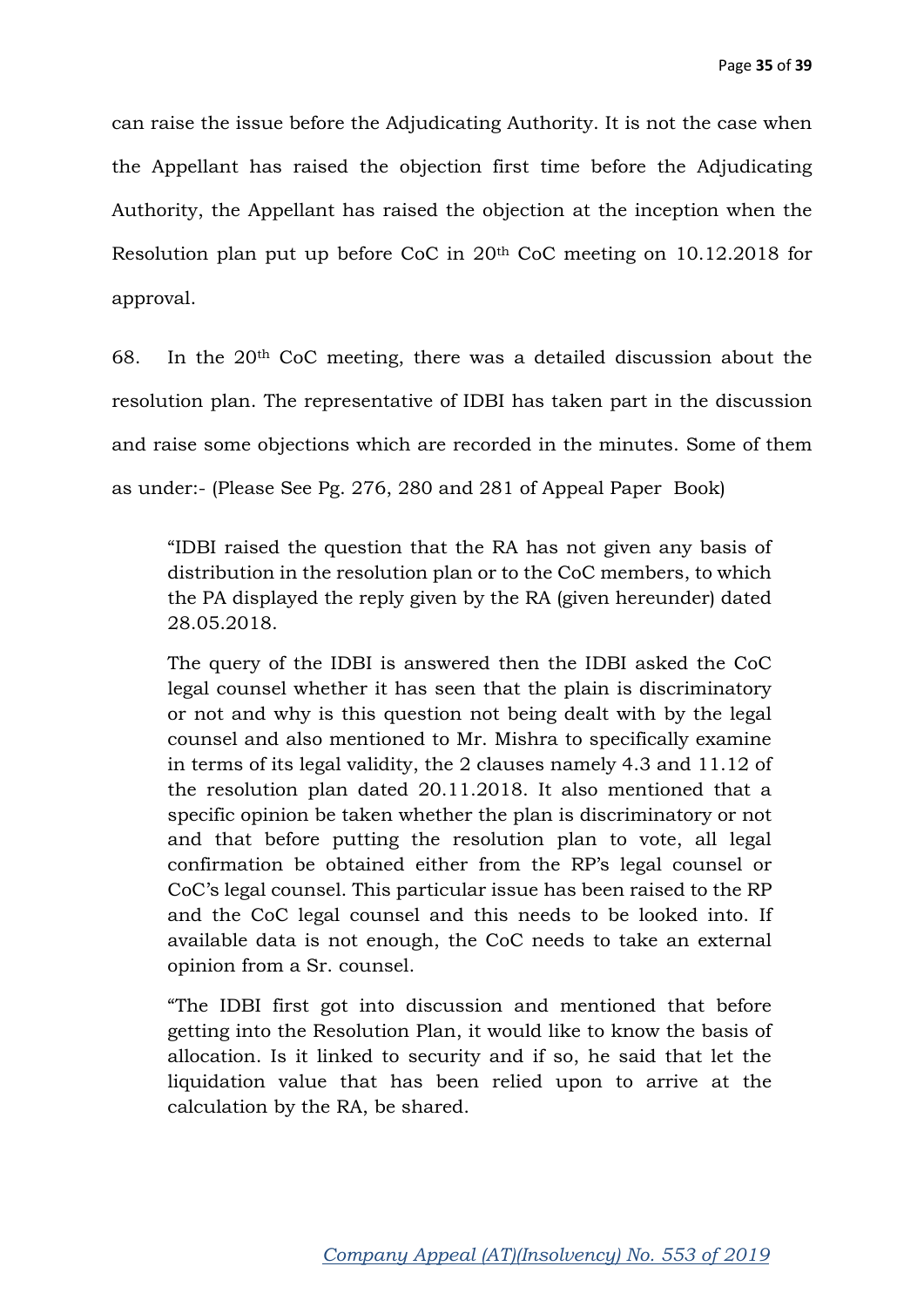IDBI mentioned that a methodology can be used by the RA but the methodology cannot be discriminatory. The RA said that this is absolutely not discriminatory.

IDBI said that this aspect of discrimination needs to be looked into by the CoC legal counsel, otherwise this is discriminatory."

69. With the aforesaid, it is apparent that the Appellant has raised the objection at the time of consideration of resolution plan before the CoC in 20th CoC meeting held on 10.12.2018.

70. As we have already held that the criteria of categorization of the FCs is not based on sound principal. The Appellant has an exclusive security/charge over the trademarks of the Corporate Debtor. The Resolution plan is discriminate between two Financial Creditors who are similarly situated. In such a situation the Appellant can question the Resolution plan even it is approved by the CoC.

### **Issue No. (v)**

Whether the Appellant was required to challenge the subsequent order dated 03.06.2019 whereby the Resolution Plan has been approved by the Adjudicating Authority?

71. As we have already held that the resolution plan is discriminatory. Now, we have considered the legal aspect of the matter. We would like to reproduce the Section 30(4) of the IBC, which reads as under:

"The committee of creditors may approve a resolution plan by a vote of not less than sixty-six per cent of voting share of the financial creditors, after considering its feasibility and viability, the manner of distribution proposed, which may take into account the order of priority amongst creditors as laid down in sub-section (1)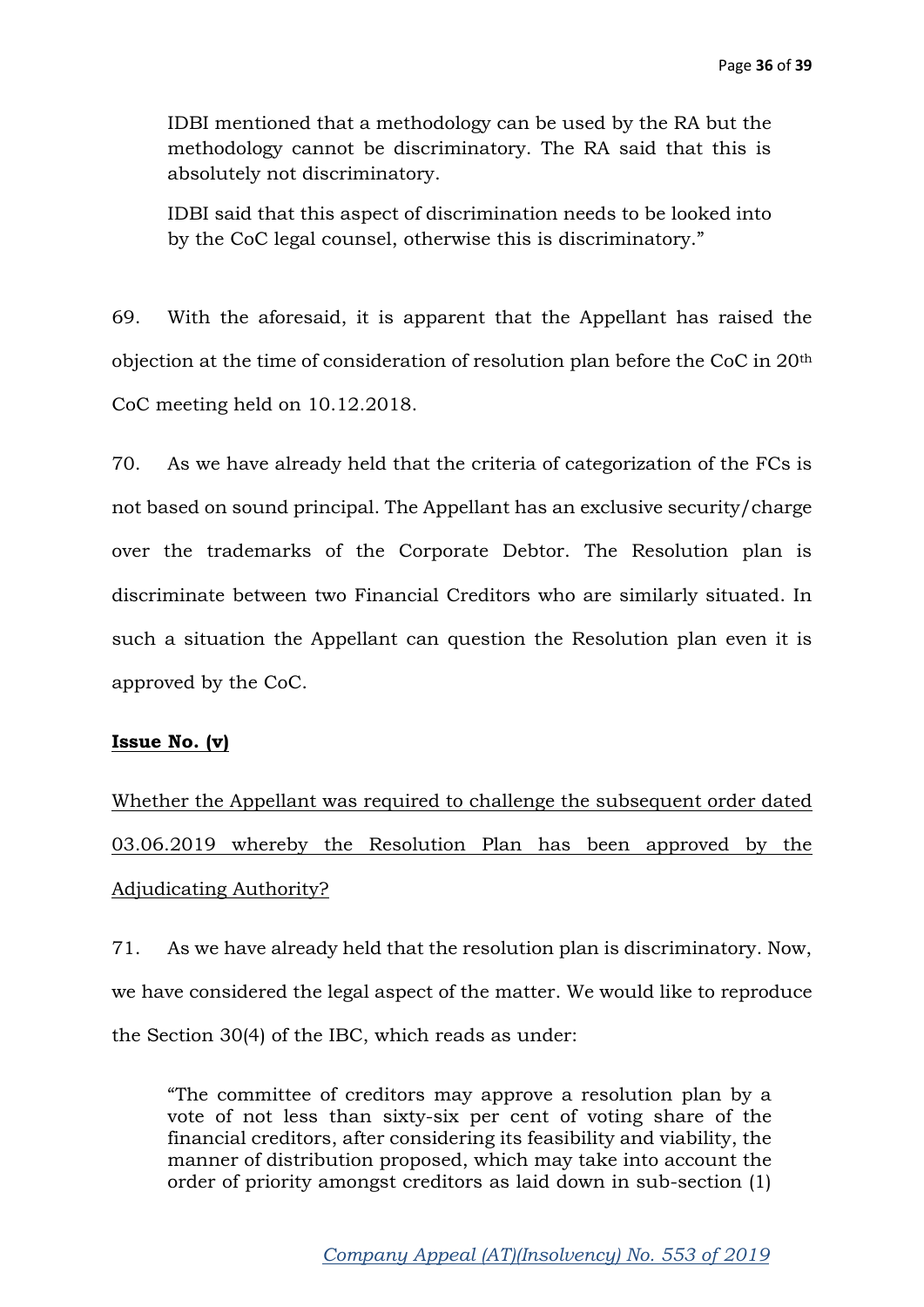of Section 53, including the priority and value of the security interest of a secured creditor and such other requirements as may be specified by the Board."

72. The sub-section (4) of section 30 of IBC has been amended w.e.f. 16.08.2019 and the words "the manner of distribution proposed, which may take into account the order of priority amongst creditors as laid down in subsection (1) of section 53, including the priority of value of security interest of a secured creditor is inserted."

73. It is also useful to refer the Regulation 38 of the Insolvency and Bankruptcy Board of India (Insolvency Resolution Process for Corporate Persons), Regulations, 2016. Regulation 38 reads as under:-

"Mandatory contents of the resolution plan

(1) The amount payable under resolution plan-

(a) to the operational creditors shall be paid in priority over financial creditors and

(b) to the financial creditors, who have a right to vote under subsection (2) of section 21 and did not vote in favour of the resolution plan, shall be paid in priority over financial creditors who voted in favour of the plan.

74. The Regulation 38 sub-regulation (1) has been amended w.e.f. 28.11.2019 i.e. after the passing of the impugned order i.e. 09.05.2019. Now, the Regulation 38 provides that the amount payable under a resolution plan (a) to the operational creditor shall be paid in priority over financial creditors and (b) to the financial creditors who have a right to vote under sub-section 2 of Section 21 and did not vote in favour of the resolution plan shall be paid in priority over financial creditors who voted in favour of the plan.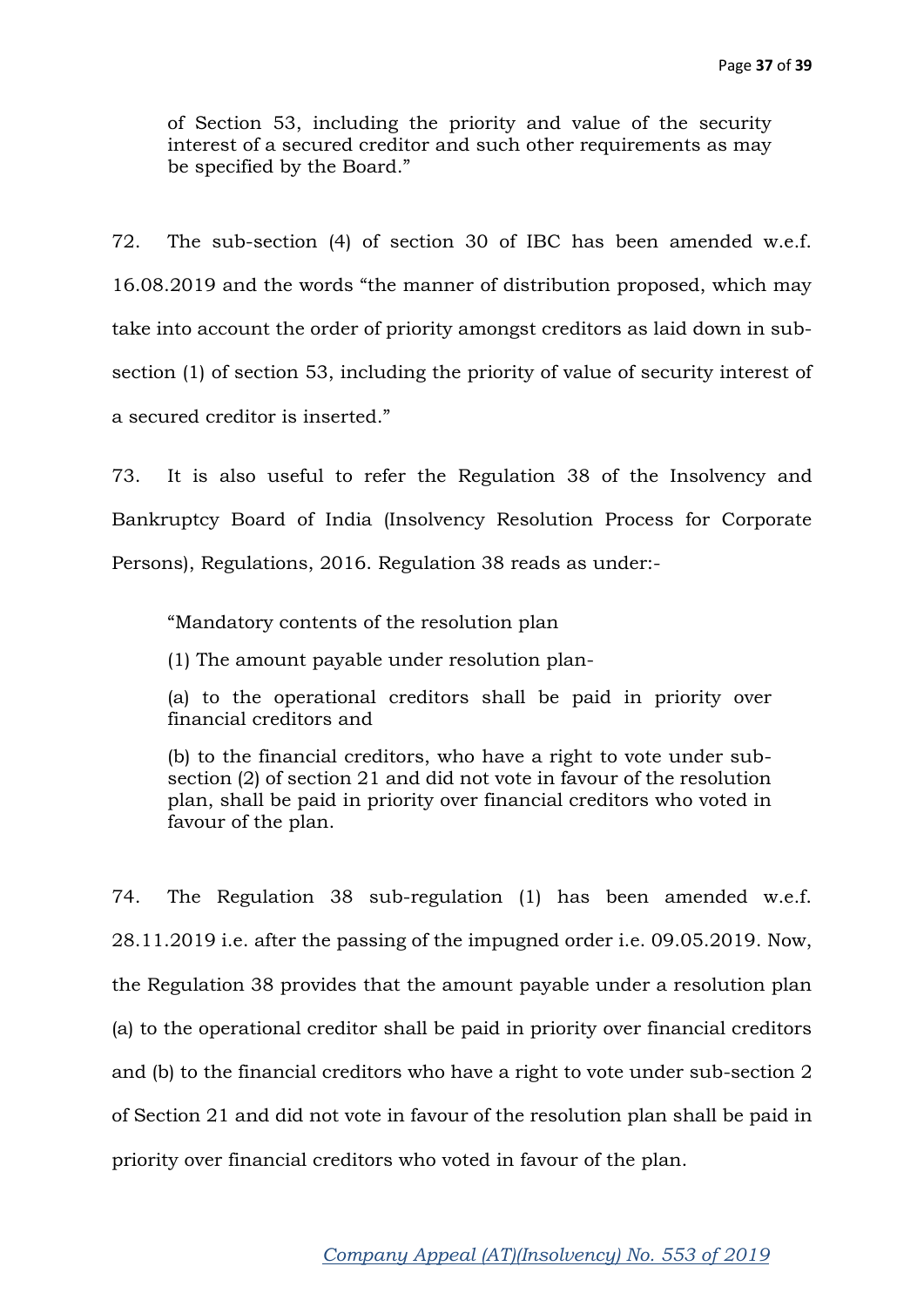75. In this case, the Appellant is a dissenting Financial Creditor and he did not vote in favour of the resolution plan. In the resolution plan, the resolution amount has not been distributed as per the aforesaid amended provisions i.e. the priority and value of the security interest of a secured creditor has not been considered and as per the Regulation 38, the Appellant being a dissenting Financial Creditor shall be paid in priority over the Financial Creditor who voted in favour of the resolution plan.

76. We find that the resolution plan is not in conformity with the amended section 30(4) of the IBC and Regulation 38 (1) of IBBI (Insolvency Resolution Process for Corporate Persons), Regulations, 2016. Therefore, we are of the view that the impugned order is not sustainable in law as well as on facts as we have already discussed above.

77. We are of the view that there is discrimination in allocation of resolution fund. Thus, the approval of resolution plan by the CoC and subsequently approval of resolution plan by the Adjudicating Authority vide order dated 03.06.2019 is not sustainable in law. The Appellant was not required to challenge the subsequent order dated 03.06.2019. Thus, the impugned order as well as the order dated 03.06.2019 are hereby set aside.

78. The matter is remitted back to the CoC with the direction to distribute the resolution amount in conformity with the Section 30(4) r/w Regulation 38 of the IBBI (Insolvency Resolution Process for Corporate Persons) Regulations, 2016.

With the aforesaid, the Appeal is allowed, however, no order as to costs.